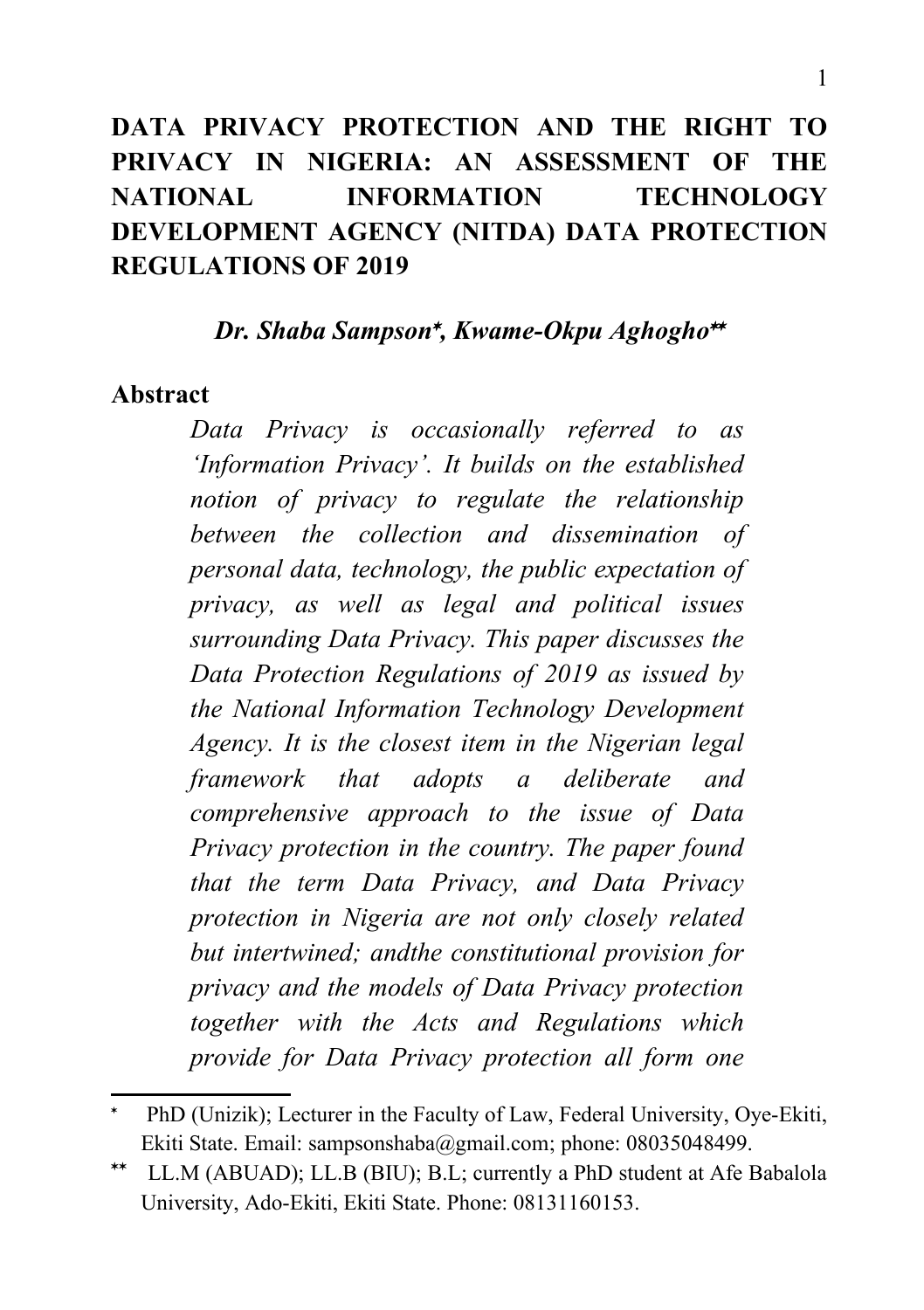*DELSU Law Review Vol. 7 2021* 2 *stream of protective mechanism. Data Protection Regulations of 2019 is, no doubt, a commendable yet flawed attempted piece of legislation to regulate and provide for Data Privacy protection in Nigeria. The paper concludes that as it stands, the Data Protection Regulations of 2019 is a watershed in establishing protection standards for the rights of Data Subjects and the protection of personal data of natural persons in Nigeria.* 

**Keywords:** Data, Information, Privacy Regulation, Rights, Technology.

#### **1. Introduction**

The universally recognized right to privacy protects the individual from unauthorized intrusion, this right by extension protects the place of abode and information belonging to the individual. In Nigeria, the right to privacy is a Fundamental Right guaranteed under the Constitution of the Federal Republic of Nigeria 1999 (as amended), specifically in Section 37 which provides that "the privacy of citizens, their homes, correspondence telephone conversations and telegraphic communications is hereby guaranteed and protected."

This right envisages that unauthorised access to the person of or information about an individual is tantamount to an intrusion, which is a violation of the right. It is on the basis of this that several laws are passed to guard against these violations. With advancements in information communications technology (hereinafter 'ICT') and a data driven approach to communications, buying and selling, all of which impact everyday life, privacy in the digital age is besieged by new threats, threats beyond the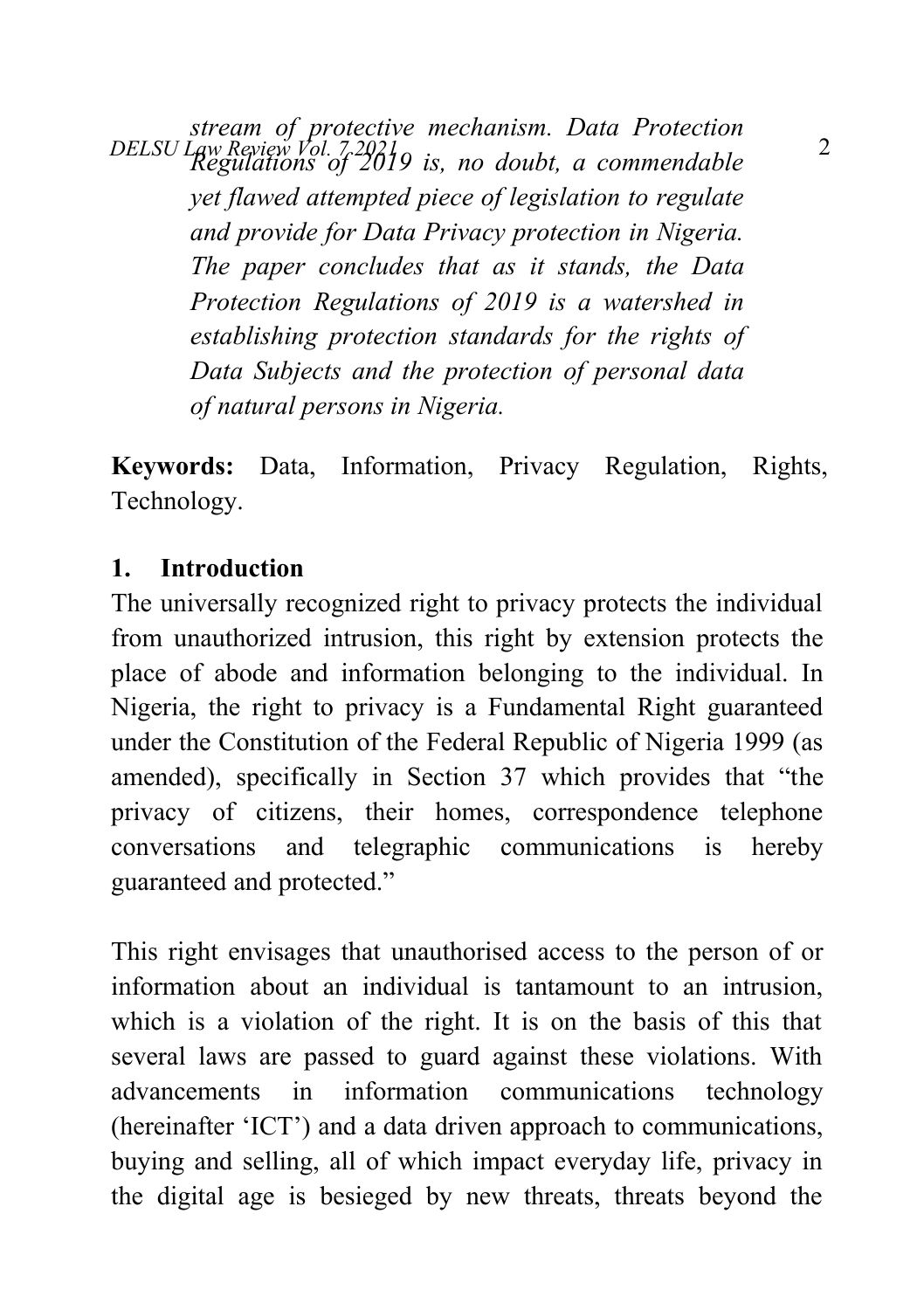contemplation of the early privacy protection laws. These threats include; viruses and worms<sup>[1](#page-2-0)</sup>, collection of unnecessary data, data transfer over unsecured channels, unauthorized sharing of personal data, cyber-attacks<sup>[2](#page-2-1)</sup>, web tracking<sup>[3](#page-2-2)</sup> and government surveillance. Data Privacy protection has had to develop in the area of privacy protection in a bid to combat these threats. Data Privacy protection regulates the relationship between the collection and dissemination of personal data, technology, the public expectation of privacy, the ability an individual has to determine what personal data in a computer system can be shared with third parties as well as legal and political issues surrounding Data Privacy. Data Privacy legislation creates rights for individuals often referred to as Data Subjects, obligations for data processors and controllers and sanctions for data processors and controllers who breach the rights of Data Subjects. The best Data Privacy protection regimes also create a supervisory agency to oversee an enforcement mechanism.

<span id="page-2-0"></span><sup>1</sup> Viruses and worms are two of the most common forms of malicious software or malware. They can infect a system without the owner's consent and create duplicates of their codes that can spread to other programs and computers. The effects of these small programs can range from being mildly annoying to being critically damaging to entire databases and software. One of the most dangerous ways they threaten Data Privacy is by opening a backdoor on computer systems and software for attackers to access passwords, Internet Protocol addresses, banking information, and other personal data.

<span id="page-2-1"></span><sup>&</sup>lt;sup>2</sup> A major threat to privacy in today's digital world are the cybercriminals who target computer information systems, infrastructures, computer networks, or personal computer devices to expose, alter, disable, destroy, steal or gain unauthorized access to or make unauthorized use of information stored thereon.

<span id="page-2-2"></span><sup>3</sup> A variety of internet companies and services can collect browsing data and share computer address with third-party advertisers and companies. With this data companies that have no direct interaction with an individual can build up a pretty good profile of the individuals internet habits and web browsing. This can turn out to be particularly invasive.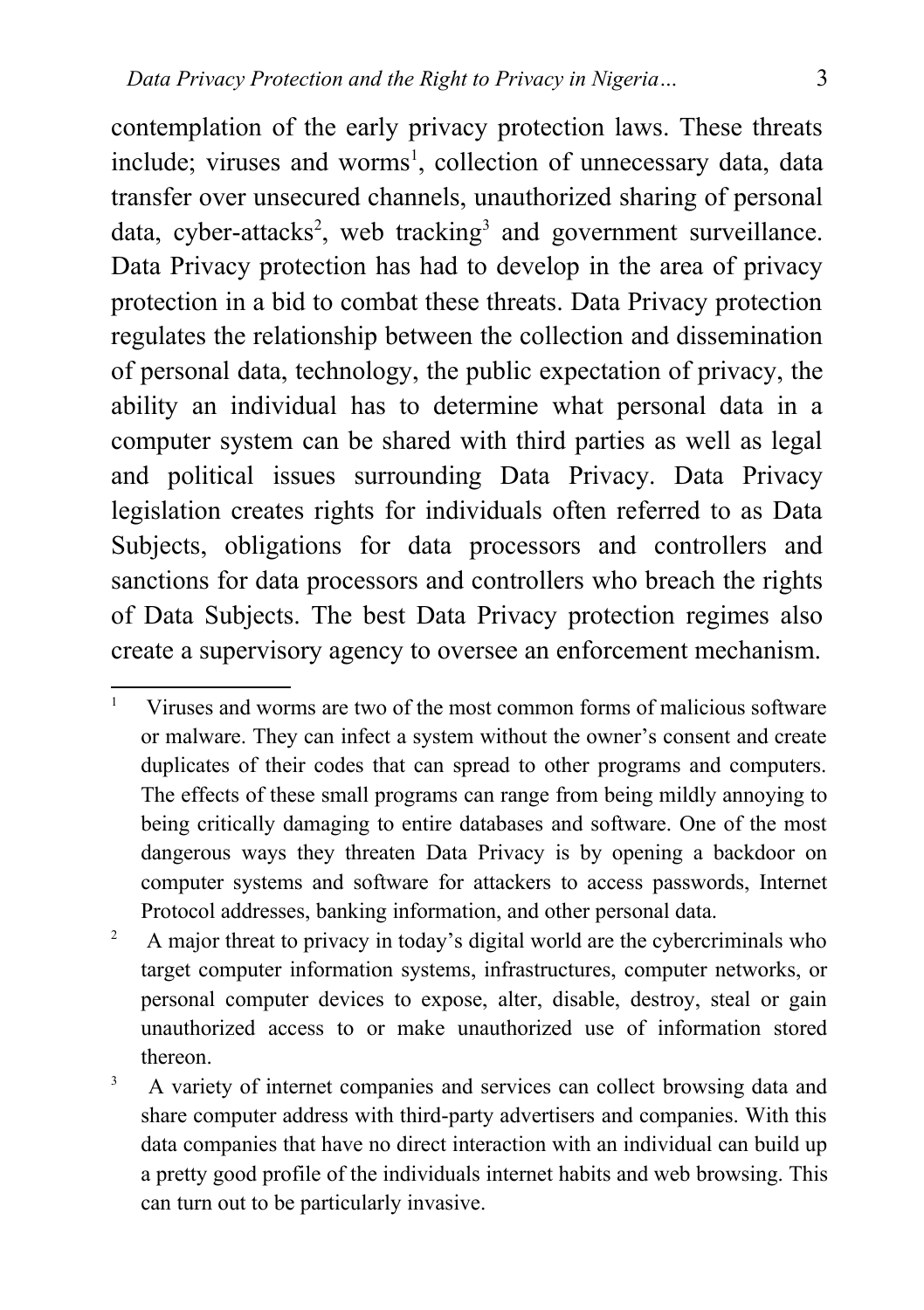# *DELSU Law Review Vol. 7 2021* 4 **2. Protection of Personal Data: Arriving at a Terminology**

There is a difficulty among scholars to select the appropriate terminology to describe this *sui generis* protection afforded personal information<sup>[4](#page-3-0)</sup>. While some scholars prefer to use the term 'privacy' or 'information privacy', others use the term 'data protection<sup>3[5](#page-3-1)</sup>. Recently, there has come to be the increased usage of another term 'Data Privacy' among researchers and scholars in the field of study. The phrase even finds its way into the Nigerian Data Protection Regulations (hereinafter 'NDPR'). It also appears in the works of revered scholars in the field. In explaining his preference for the term 'Data Privacy', Bygrave argues the term (Data Privacy) reduces the over-inclusion problem associated with the term 'privacy'[6](#page-3-2) , and it communicates better the central interests at stake. Based on this argument by Bygrave alongside the ease at which the term Data Privacy embodies the protection of personal information by fusing the words data and privacy together, this paper will adopt the term 'Data Privacy'.

#### **3. Models of Data Privacy Protection**

There are primarily four models of Data Privacy protection, namely; sectoral laws, comprehensive laws, self-regulation and the use of technology based systems. Of the four models, sectoral laws and comprehensive laws are the major avenues through which

<span id="page-3-0"></span><sup>4</sup> LukmanAdebisiAbdulrauf, 'The Legal Protection Of Data Privacy In Nigeria: Lessons From Canada And South Africa' [2015] <*https://repository.up.ac.za/bitstream/handle/2263/53129/Abdulrauf\_Legal\_ 2016.pdf?sequence=1*> accessed 10February2020

<span id="page-3-1"></span><sup>5</sup>  *Ibid*

<span id="page-3-2"></span><sup>6</sup> L.A Bygrave 'Data privacy law: An international perspective'[2014] <*http://www.oxfordscholarship.com/view/10.1093/acprof:oso/978019967555 5.001.0001/acprof-9780199675555*> accessed 10January2020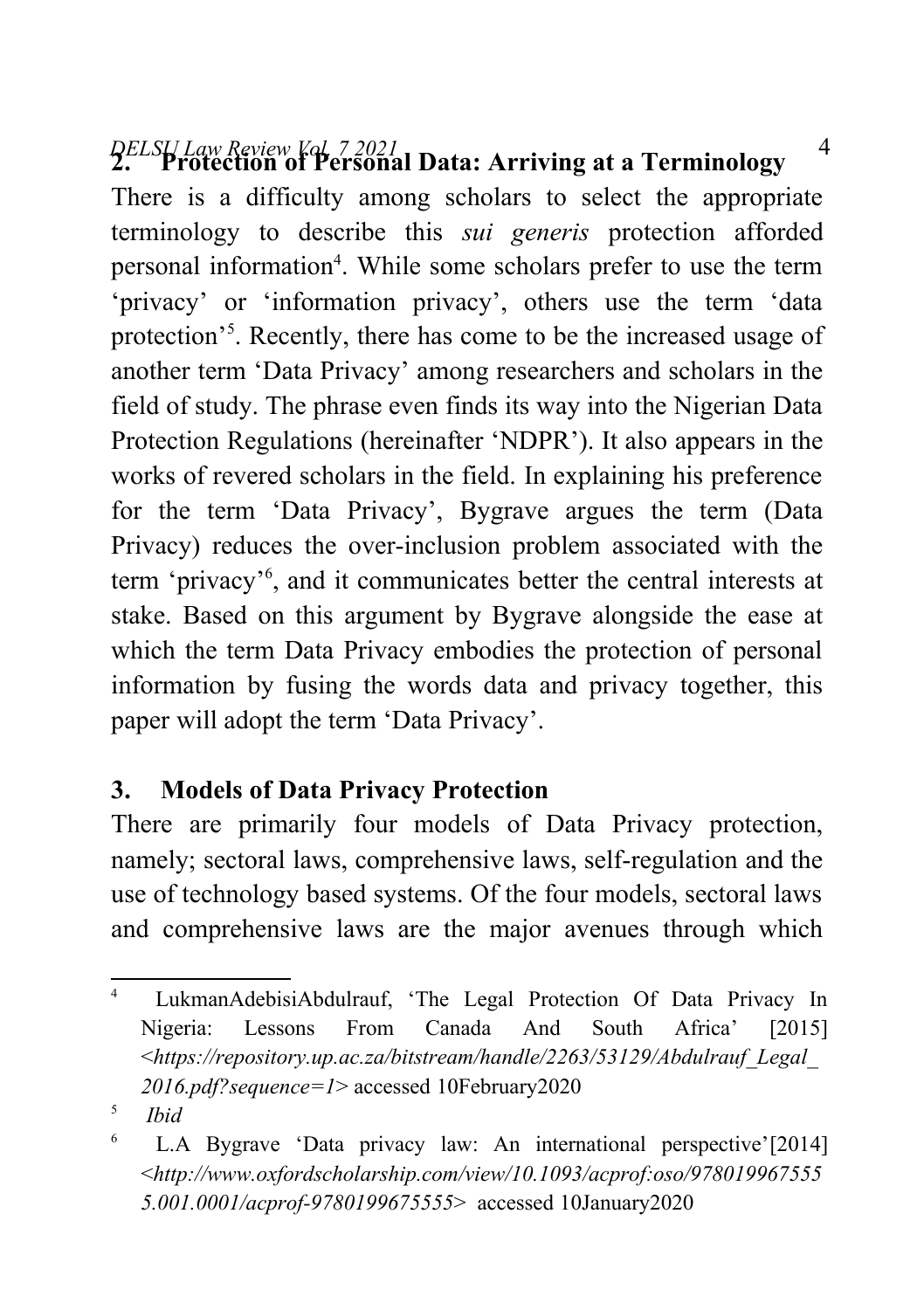legal frameworks on Data Privacy are built because they involve the making of laws. Self-regulation is utilized by companies and industries who establish codes of practice to make sure their respective operations do not violate Data Privacy. Technology based systems refer to the protection employed by individuals to protect their data; these include anti-spyware, anti-virus scanners and encryption.

#### **4. Data Privacy Protection in Nigeria**

In 2016, the United Nations Conference on Trade and Development (hereinafter 'UNCTAD') observed that the number of national data protection laws has grown rapidly, but major gaps persist. Some countries have no laws in this area, some have partial laws, and some have laws that are outdated and require amendments<sup>[7](#page-4-0)</sup>. Nigeria falls into the last two categories. Currently, Nigeria has no legislation that deliberately provides for thorough and comprehensive data protection principles. The approach to data protection in Nigeria is one that favours a sectoral model<sup>[8](#page-4-1)</sup>; it is therefore made up of sector specific regulations and legislations that by virtue of their provisions have a bearing on Data Privacy. The resultant effect is that Data Privacy protection in Nigeria is a complex maze of disconnected policies and laws which when taken together fall short of achieving the required standard. This standard is encapsulated in the Fair Information Principles

<span id="page-4-0"></span><sup>7</sup> United Nations Conference On Trade And Development, 'Data protection regulations and international data flows: Implications for trade and development'[2016]<*https://unctad.org/en/PublicationsLibrary/dtlstict2016d 1en.pdf>* accessed 10February2020

<span id="page-4-1"></span><sup>8</sup> Folabi Kuti, Ugochukwu Obi, Seth Azubuike, 'Nigeria' in Alan Charles Raul (ed) The Privacy, Data Protection and Cyber security Law Review- Edition 4 (The Law Reviews, 2017), 50-66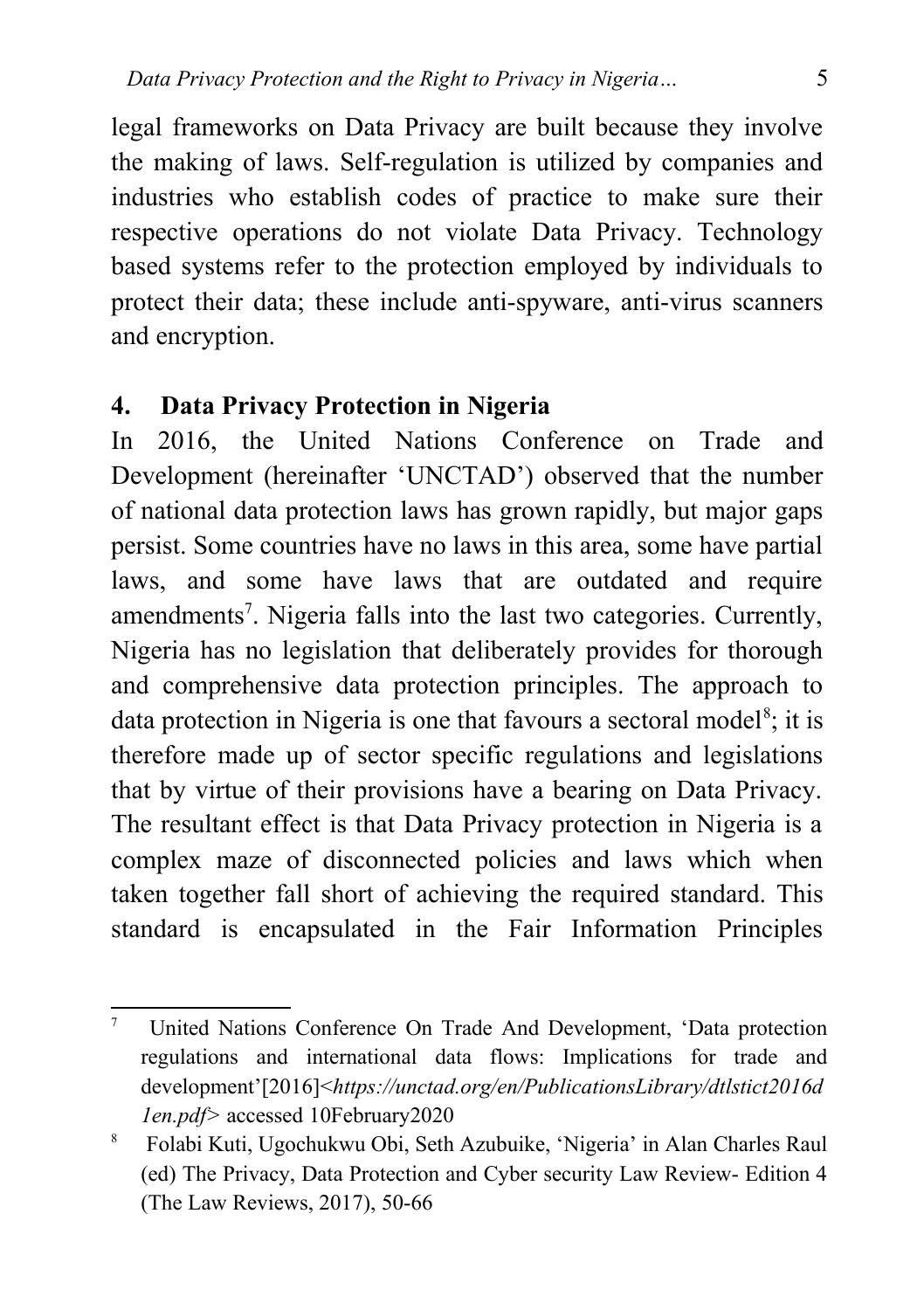*DELSU Law Review Vol. 7 2021* 6 collection and use of personal data and addressing issues of (hereinafter 'FIPS')<sup>[9](#page-5-0)</sup>, which are a set of standards governing the privacy and accuracy. It appears across jurisdictions and can be found in the best data privacy protection laws. Although there is in existence the NDPR which is the closest item in the Nigerian legislative framework resembling a comprehensive Data Privacy protection effort, problems still exists with Data Protection in Nigeria, for example, there is yet to be established an independent supervisory authority tasked with overseeing Data Privacy protection in Nigeria. When these shortcomings are considered alongside the growing rates at which the citizens of the country use ICT to engage in social, economic and cultural activities, it raises the question as to how effectively these transactions and interactions that involve so much personal information are processed and safeguarded., because at the end of the day, poor and unlawful processing of personal information has human right implications and touches upon the constitutionally guaranteed right to privacy. Also, due to globalization, Nigeria and its citizens

<span id="page-5-0"></span><sup>9</sup> These principles, known as the Fair Information Principles or Fair Information Practices (FIPs), are a set of standards governing the collection and use of personal data and addressing issues of privacy and accuracy FIPs appear across jurisdictions and can be found in the various data privacy protection laws. The principles are as follows: Principle 1: Personal data must be processed fairly and lawfully; Principle 2: Personal data shall only be used in accordance with the purposes for which it was collected; Principle 3: Personal data must be adequate, relevant and not excessive; Principle 4: Personal data must be accurate and where necessary kept up to date; Principle 5: Personal data must be kept for no longer than is necessary; Principle 6: Personal data must be processed in accordance with the rights of Data Subjects; Principle 7: Appropriate technical and organizational measures must be established to protect the data; Principle 8: Personal data must not be transferred outside a jurisdiction unless adequate provisions are in place for its protection.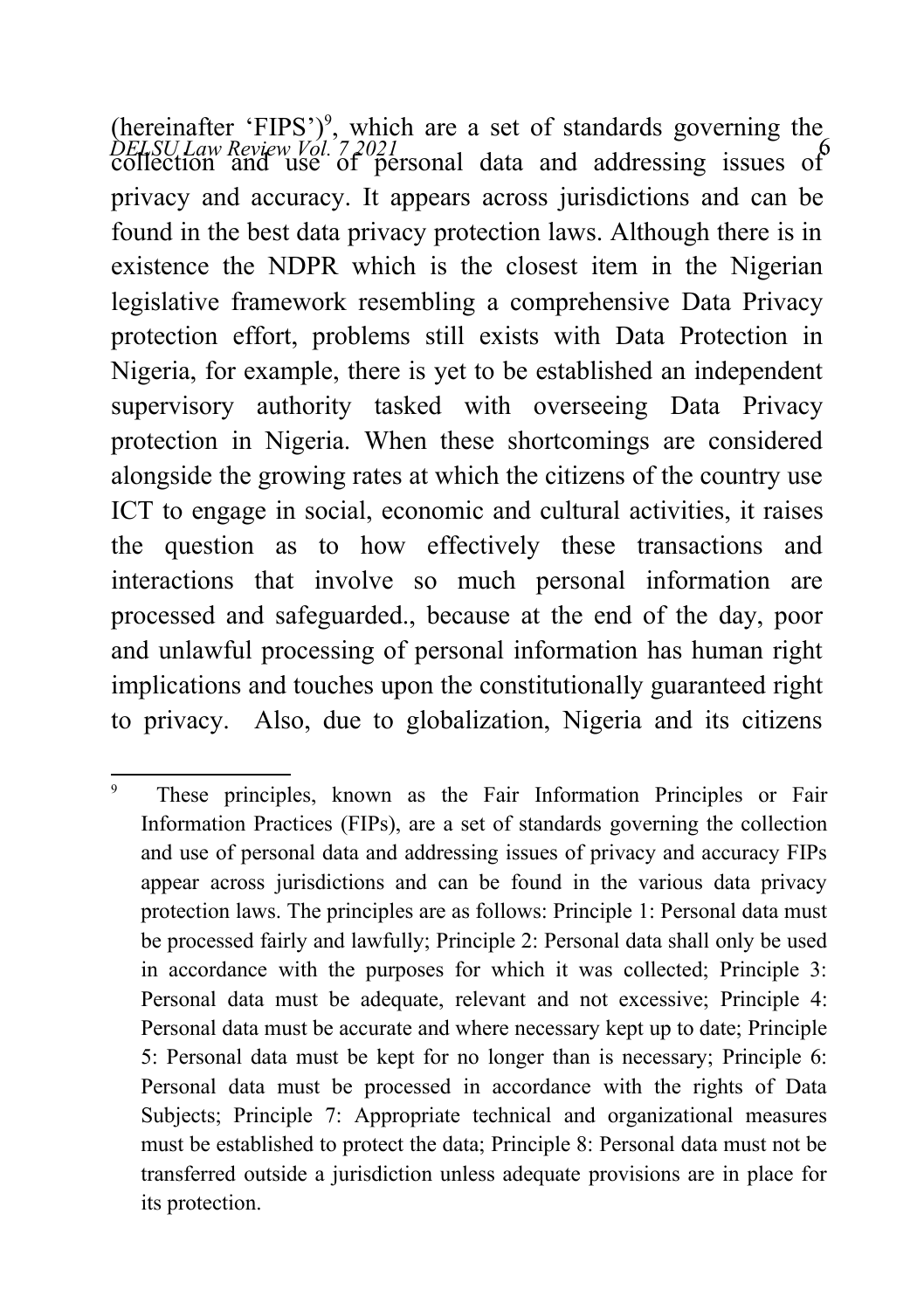form part of the ever expanding international market involved in the delivery of goods and services, and with a robust legal framework in place Nigerian citizens will be safeguarded from brazen acts of Data Privacy violations by Shylock corporations.

## **5. An Overview of the Current Legal Framework for Data Privacy Protection in Nigeria**

The entire gamut of laws on a specific subject is referred to as the legal framework. A legal framework comprises a broad system of rules, procedures, which govern and regulate particular subjects in a given jurisdiction<sup>[10](#page-6-0)</sup>. In Nigeria the protection of Data Privacy is largely dependent on the protection of privacy itself. Consequently the reality is that the legal framework for Data Privacy protection in Nigeria primarily consists of the constitutional framework for the protection of privacy in Nigeria.[11](#page-6-1) In addition to the Constitution of the Federal Republic of Nigeria 1999 (as amended), the legal framework for data Privacy protection in Nigeria is comprised of the following:

i. The Credit Reporting Act (hereinafter CRA) of 2017. The CRA provides a platform for "credit information providers" to provide credit bureaus with information relating to a person's credit worthiness, credit standing or capacity, and to the history and profile of such person with regard to credit, assets and any financial obligations. The credit bureau may then share such information with "credit information users" that satisfy certain conditions. From the above, it is clear that CRA contains provisions that impact upon Data Privacy, therefore it is unsurprising

<span id="page-6-0"></span><sup>&</sup>lt;sup>10</sup> Iheanyi Samuel Nwankwo, 'Information Privacy in Nigeria', in Alex Makulilo (ed), *Africa Data Privacy Laws* (Springer: 2016) 45

<span id="page-6-1"></span><sup>&</sup>lt;sup>11</sup> S. 37 Constitution of the Federal Republic of Nigeria (CFRN) 1999 (as amended). this section provides for the right to private and family life.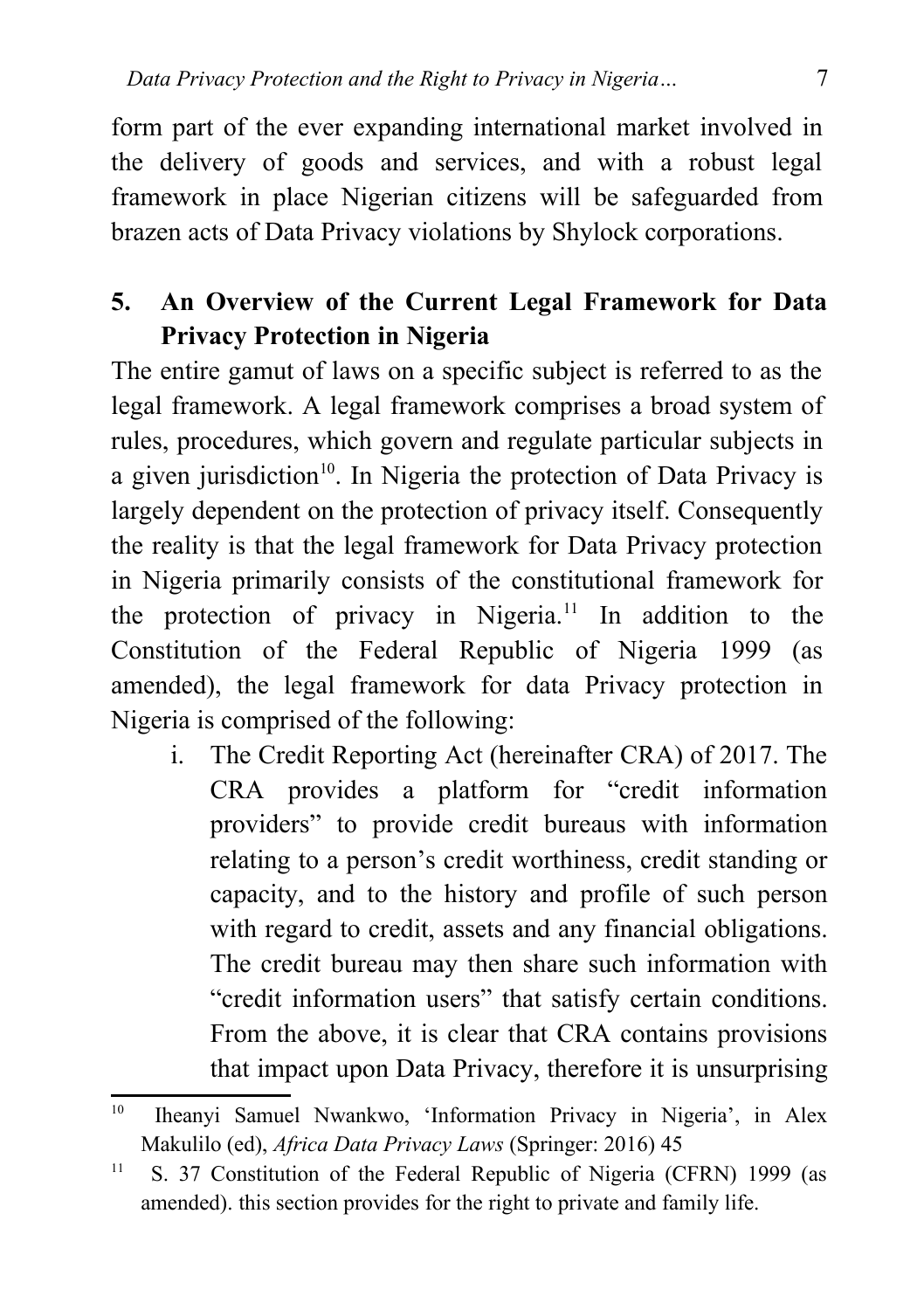*DELSU Law Review Vol. 7 2021* 8 (i.e. persons whose credit data are held by a that Section 9 of the Act reiterates the rights of Data credit bureau) to the privacy, confidentiality and protection of their credit information, and prescribes the preconditions under which Data Subjects' credit information may be disclosed. Also Section 5 of the Act requires credit bureau to maintain credit information for at least six years from the date on which such information was obtained, after which the information should be archived for a further period of 10 years. It may thereafter be destroyed by the credit bureau.

- ii. Cybercrimes (Prohibition, Prevention, Etc) Act 2015. The Cybercrimes Act has as its general purpose the prevention and prosecution of cybercrimes. Section 38 (1) of the act places a duty on computer and mobile network and communication service providers to retain traffic data and subscriber information for a period of two years. Section 38(2) (5) also requires such service providers to have regard to the individual's right to privacy under the Constitution and to take measures to safeguard the confidentiality of data processing for the purpose of law enforcement. Section 37 of the Cybercrimes Act mandates financial institutions to put in place effective measures to safeguard the sensitive data of their customers.
- iii. The National Identity Management Commission (hereinafter 'NIMC') Act of 2007 which provides for the establishment of a National Identity Database and the NIMC to be charged with the responsibilities for maintenance of the National Database, the registration of individuals, and the issuance of general Multi-purpose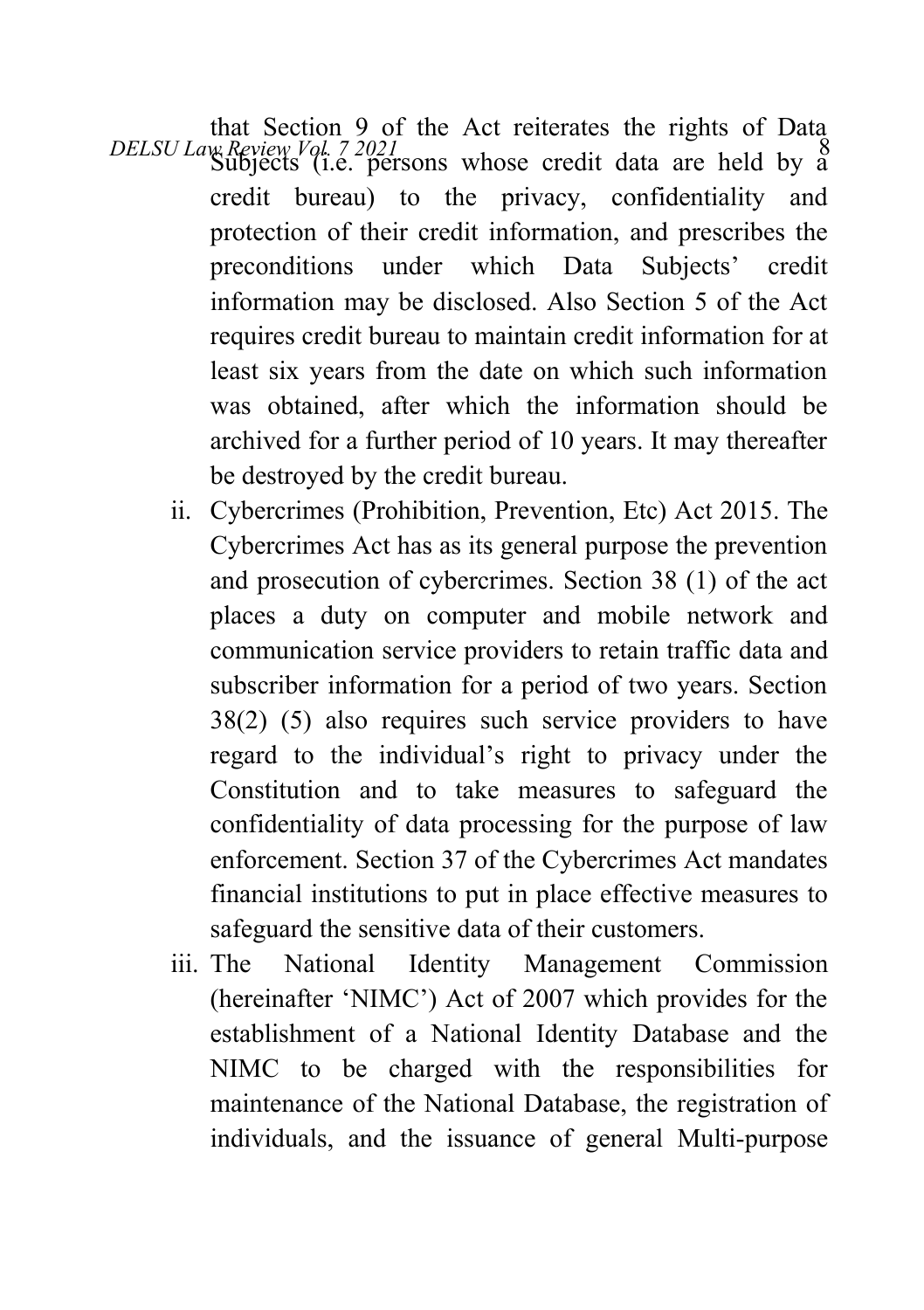Identity Cards; and for related matters $12$ . By virtue of this mandate, the NIMC Act regulates one of the biggest entities in Nigeria handling personal information.

- iv. Terrorism (Prevention) Act 2011 (as amended): This Act was originally passed into law in 2011. It was amended in 2013 by Terrorism (Prevention) (Amendment) Act 2013 which provided for extra-territorial application of the Act and strengthening of terrorist financing offences; and for related matters. The Act amongst other things prohibits acts of terrorism, proscribes organizations comprising two or more persons associated for the purpose of engaging, participating or collaborating in an act of terrorism or promoting, encouraging or exhorting others to commit an act of terrorism $^{13}$  $^{13}$  $^{13}$ . In addition to the Cyber Security Act, the Act creates a regime for intelligence gathering in Nigeria. To this end, the provision for intelligence gathering under Section 29 authorizes communications surveillance in Nigeria for purposes specified in the Act.
- v. The Freedom of Information Act: The objective of the Act is to ensure that the public is not denied access to public information. However, the Act sets out private information as an exemption (although it may be requested by the public), thereby ensuring privacy of personal information.

Ministries, and statutory agencies established by law in Nigeria are sometimes empowered to make regulations that would in addition to any legislation apply to and govern their sphere of operations. Regulations made in pursuance of that power are called subsidiary

<span id="page-8-0"></span><sup>&</sup>lt;sup>12</sup> NIMC Act Preamble, Section 1.

<span id="page-8-1"></span><sup>&</sup>lt;sup>13</sup> Terrorism (Prevention) Act 2013 (as amended) Section 2.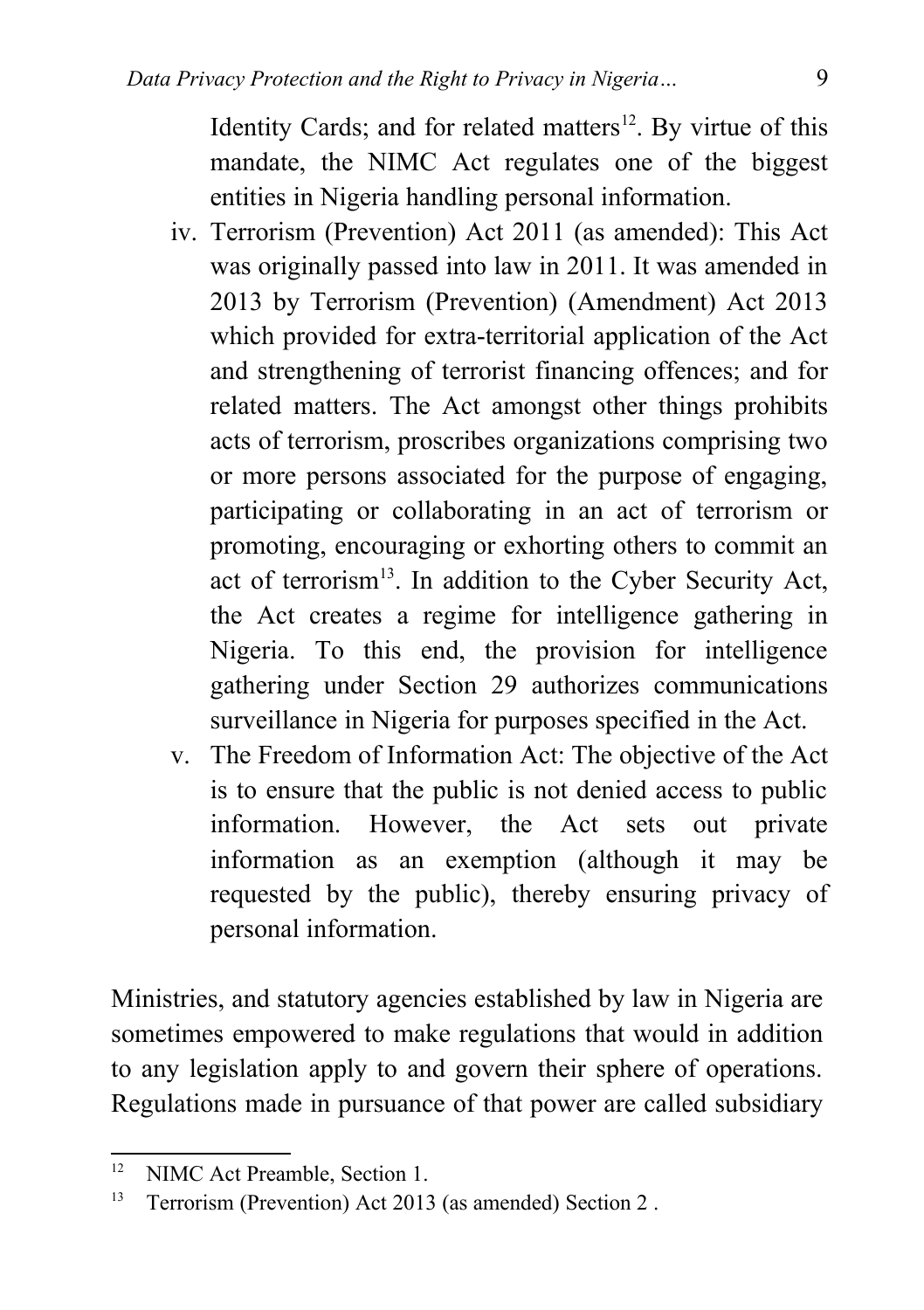*DELSU Law Review Vol. 7 2021* 10 the Interpretations Act 1964[14](#page-9-0) as any order, rules/regulations rules legislations. A subsidiary legislation has been defined by of court or bye-laws made in exercise of powers conferred by an Act. Subsidiary legislations have also been judicially defined by the Court of Appeal in *Njoku v Iheanatu,* that "a subsidiary legislation is made or enacted under and pursuant to the power conferred by a principal legislation or enactment. It derives its force and efficacy from the principal legislation..."<sup>[15](#page-9-1)</sup> In Nigeria, it is not uncommon to see sector specific regulations and directives affecting Data Privacy by the National Communications Commission (hereinafter 'NCC')<sup>[16](#page-9-2)</sup>, the Central Bank of Nigeria (hereinafter  $CBN$ )<sup>[17](#page-9-3)</sup> and the National Information Technology Development Agency (hereinafter NITDA)<sup>[18](#page-9-4)</sup>. These sector specific regulations also form part of the Nigerian legal framework on Data Privacy protection.

i. The NCC Consumer Code of Practice Regulations, 2007 for telecommunication service providers. This Code applies only to providers of communication services in

<span id="page-9-0"></span><sup>&</sup>lt;sup>14</sup> The Interpretation Act, CAP I23 LFN 2004.

<span id="page-9-1"></span><sup>15</sup> [2007] (CA/PH/EPT/454/2007), [2008] LPELR-3871 (CA).

<span id="page-9-2"></span><sup>&</sup>lt;sup>16</sup> The NCC is the regulatory body for the telecommunications industry in Nigeria established in 2003. Pursuant to the powers conferred by Section 70(1) (g) of The National Communications Commission Act 2003, the NCC published the NCC Consumer Code of Practice Regulations 2007 for telecommunication service providers.

<span id="page-9-3"></span><sup>&</sup>lt;sup>17</sup> The CBN can make subsidiary legislation in exercise of powers conferred on it by Section 51 of the CBN Act of 2007 (as amended) and Section 55 of the Banks and Other Financial Institutions Act of 2007, (as amended).

<span id="page-9-4"></span><sup>&</sup>lt;sup>18</sup> The National Information Technology Development Agency (NITDA) was established by the NITDA Act, 2007 as the statutory agency with responsibility to develop information technology in Nigeria. Section 6 of the act authorizes the NITDA to develop guidelines for electronic governance and to monitor the use of electronic data interchange. The NITDA Data Protection Regulations were issued pursuant to this mandate.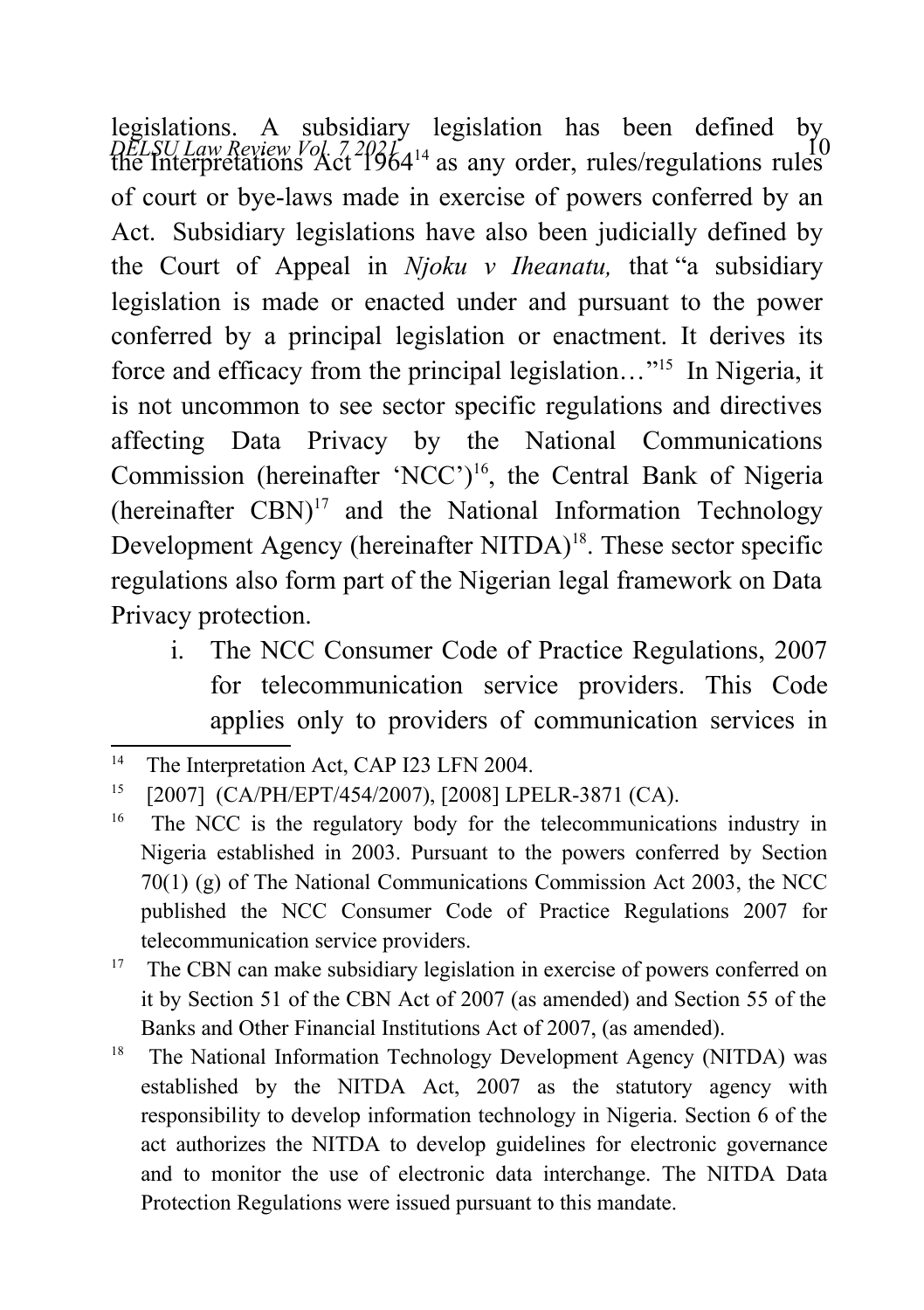Nigeria. It sets out principles to regulate the collection and maintenance of consumers' personal information and requires such service providers to ensure the protection of such information. The Code further requires telecommunication companies to implement appropriate policy to ensure proper collection, use and protection of consumer information, and to ensure that third parties with whom telecommunication companies transact with have adopted appropriate measures for the protection of consumer information.

- ii. The NCC Registration of Telephone Subscribers Regulation (hereinafter 'RTS'), 2011 applicable to telecommunications companies. The RTS as a subsidiary legislation was introduced to command the compulsory registration of SIM Cards so as to make data available for the NCC and to assist security agencies combat scams, kidnapping-related offences, terrorist activities, *etcetera.* The provisions that have an impact on Data Privacy are mere safeguards that in operation protect Data Privacy. Data Privacy is not the actual business of the regulations and the RTS is therefore inadequate to protect and fulfill privacy expectations including data protection, dignity and other fundamental rights of subscribers.
- iii. The CBN Consumer Protection Framework, 2016. This subsidiary legislation imposes a burden on financial institutions to maintain the confidentiality and privacy of all financial services rendered to customers present or past. Appropriate data protection measures and staff training programs are to be put in place to prevent unauthorized access, alteration, disclosure, accidental loss or destruction of customer data. Financial services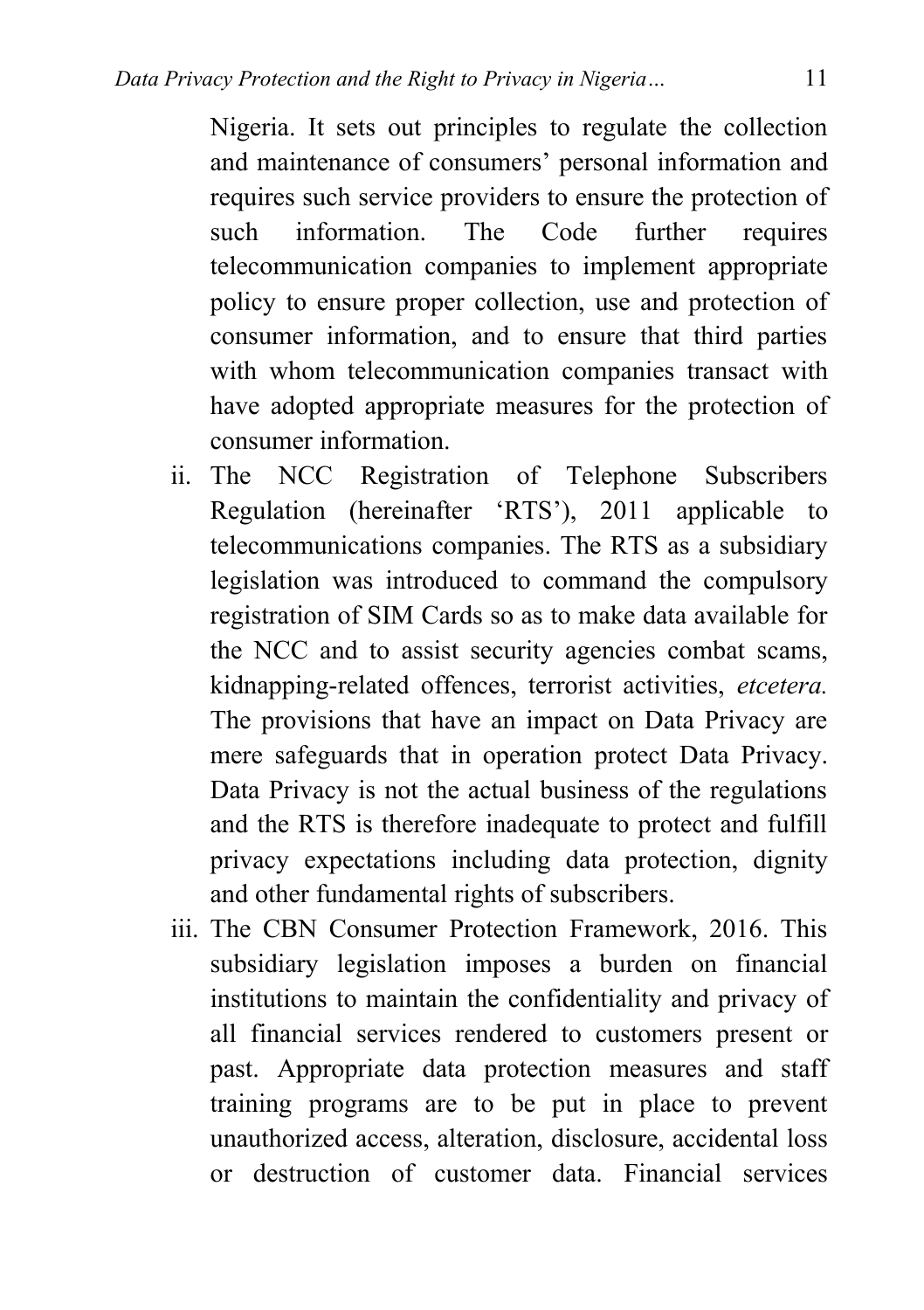*DELSU Law Review Vol. 7 2021* 12 consumers before their data is shared with third parties or providers are also required to obtain the written consent of used for promotional offers.

# **5.1. National Information Technology Development Agency Data Protection Regulations, 2019**

The Nigeria Data Protection Regulation was issued in August 2019 pursuant to the mandate given to the NITDA by Section  $6(c)$  of the NITDA Act. As a regulation, the NDPR applies to all transactions intended for the processing of personal data and to actual processing of personal data notwithstanding the means by which the data processing is being conducted or intended to be conducted and in respect of natural persons residing in Nigeria or residing outside Nigeria but of Nigerian descent. This makes the NDPR the only item in the Nigerian Data Privacy protection framework that is concerned primarily with data protection.

Part two of the NDPR, contains the NDPR's manifestation of the FIPs. The issue of consent as it relates to the collection and processing of personal data is topical, it is therefore worth noting that the NDPR contains decent provisions on it. To this end they are provided for under Section 2.3 of the NDPR. The NDPR strives to meet international standards in the sphere of Data Privacy protection. so apart from directing that data be collected and processed in accordance with the FIPs, the guidelines dedicate Section 1.3 to important definitions of consent<sup>[19](#page-11-0)</sup>, data<sup>[20](#page-11-1)</sup>, personal

<span id="page-11-0"></span><sup>&</sup>lt;sup>19</sup> Under the NDPR, Consent means any freely given, specific, informed and unambiguous indication of the Data Subject's wishes by which he or she, by a statement or by a clear affirmative action, signifies agreement to the processing of personal data relating to him or her. NDPR Section 1.3 (c)

<span id="page-11-1"></span><sup>&</sup>lt;sup>20</sup> Under the NDPR, Data means characters, symbols and binary on which operations are performed by a computer. Which may be stored or transmitted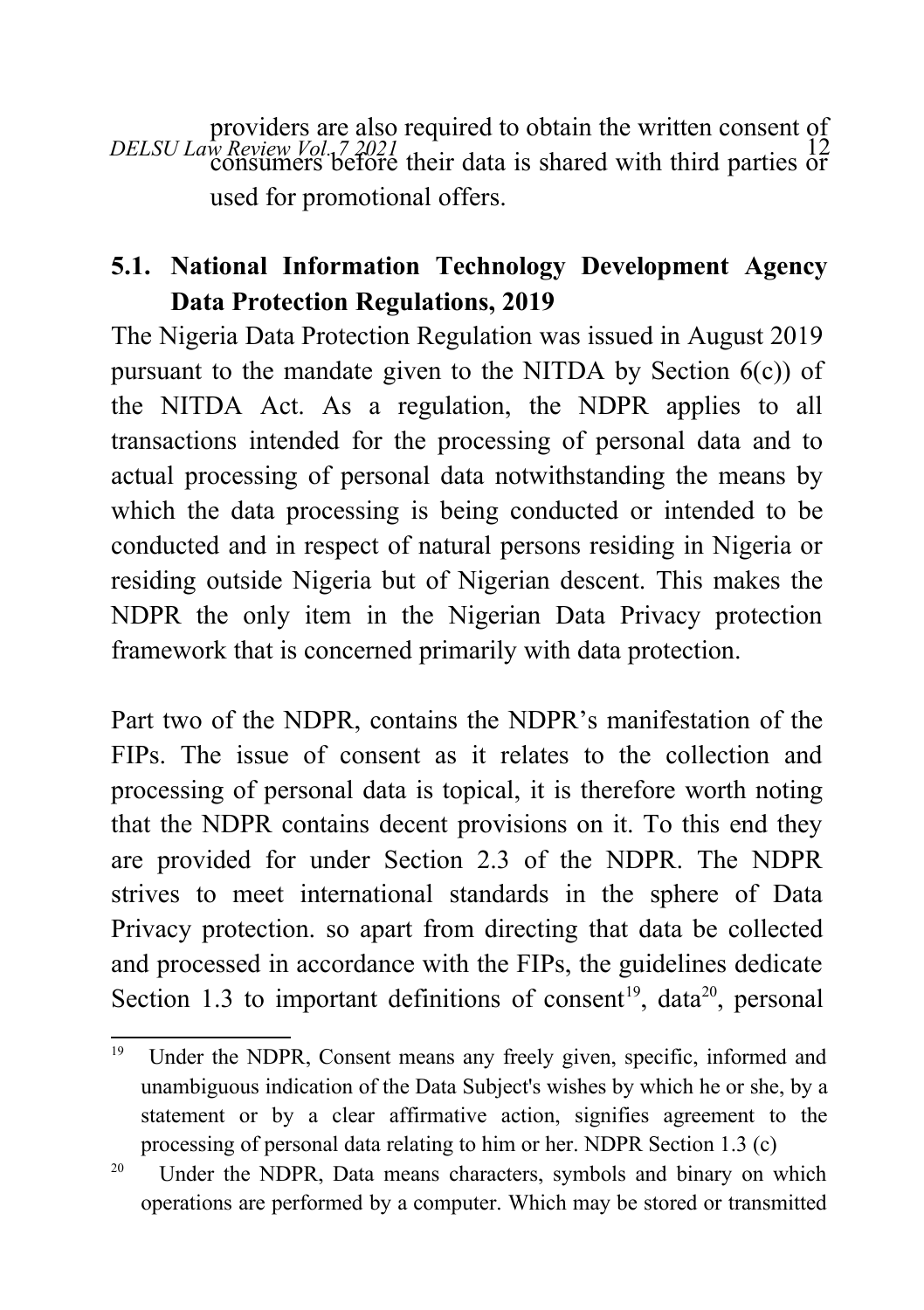$data^{21}$  $data^{21}$  $data^{21}$ , personal data breach<sup>[22](#page-12-1)</sup>, sensitive personal data<sup>[23](#page-12-2)</sup>, Data Subject<sup>[24](#page-12-3)</sup>, data controllers<sup>[25](#page-12-4)</sup>, processing<sup>[26](#page-12-5)</sup> all of which are important towards the proper protection of Data Privacy. In a bid to adequately regulate the collection and processing of personal information in Nigeria, the NDPR in Section 2.5 directs any medium through which personal data is being collected or processed to display a simple and conspicuous privacy policy in

<span id="page-12-0"></span><sup>21</sup> Under the NDPR, Personal Data means any information relating to an identified or identifiable natural person ("Data Subject"); information relating to an individual, whether it relates to his or her private, professional or public life. It can be anything from a name, address, a photo, an email address, bank details, posts on social networking websites, medical information, and other unique identifier such as but not limited to MAC address, IP address, IMEI number, IMSI number, SIM and others. NDPR Section 1.3 (q)

<span id="page-12-1"></span><sup>22</sup> Under the NDPR, Personal Data breach means a breach of security leading to the accidental or unlawful destruction, loss, alteration, unauthorised disclosure of, or access to, personal data transmitted, stored or otherwise processed. NDPR Section 1.3(s)

<span id="page-12-2"></span><sup>23</sup> Under the NDPR, Sensitive Personal Data means Data relating to religious or other beliefs, sexual orientation, health, race, ethnicity, political views, trades union membership, criminal records or any other sensitive personal information. NDPR Section 1.3 (v)

<span id="page-12-3"></span><sup>24</sup> Under the NDPR, Data Subject means an identifiable person; one who can be identified directly or indirectly, in particular by reference to an identification number or to one or more factors specific to his physical, physiological, mental, economic, cultural or social identity. NDPR Section 1.3 (k)

<span id="page-12-4"></span><sup>25</sup> Under the NDPR, Data Controller means any person, public authority, Agency or any other body which alone or jointly with others, determines the purposes and means of the processing of personal data. NDPR Section 1.3 (g)

<span id="page-12-5"></span><sup>26</sup> Under the NDPR, Processing means any operation or set of operations which is performed on personal data or on sets of personal data, whether or not by automated means, such as collection, recording, organization, structuring, storage, adaptation or alteration, retrieval, consultation, use, disclosure by

in the form of electronic signals is stored in any format or any device. NDPR Section 1.3 (d)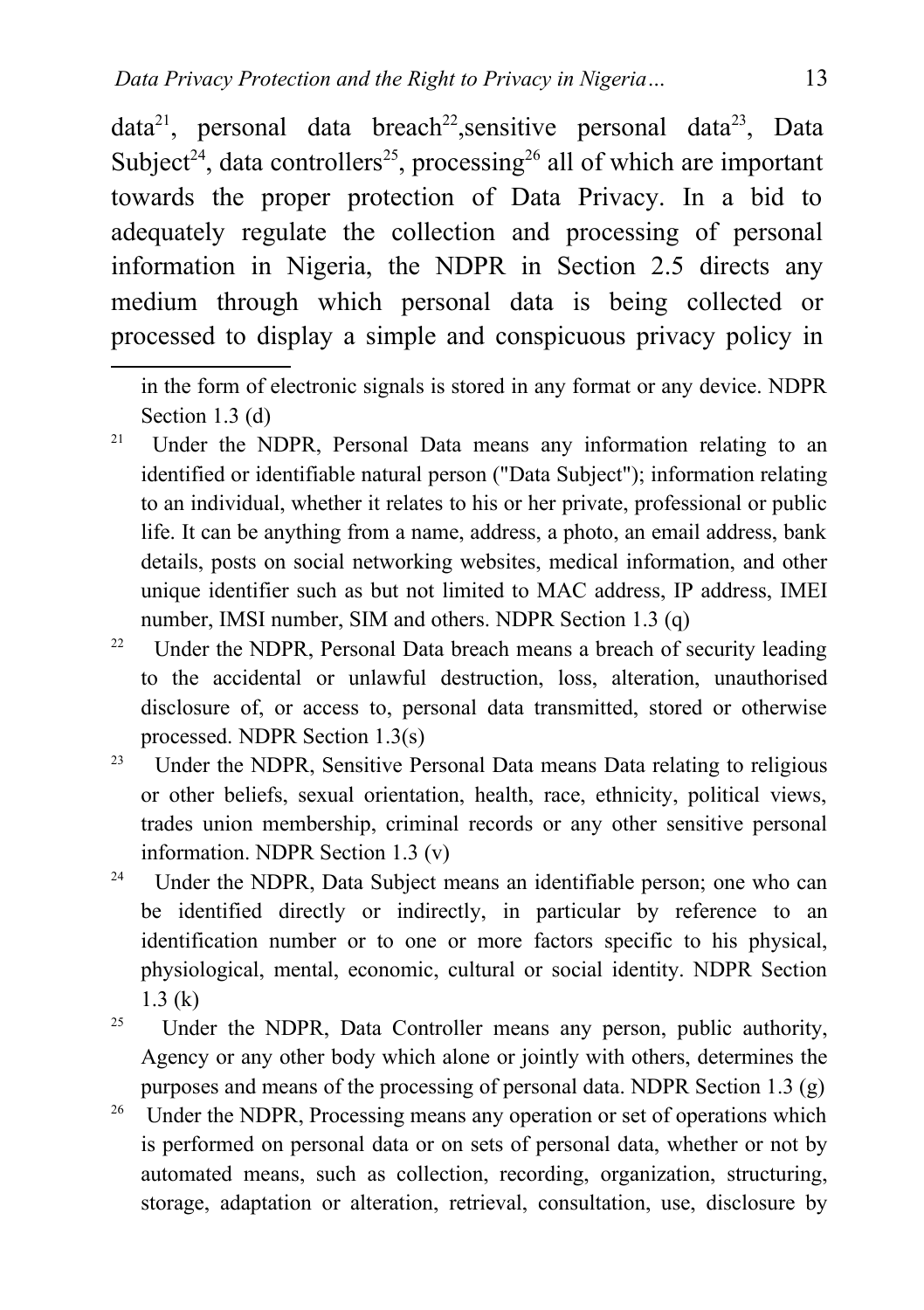*DELSU Law Review Vol. 7 2024*<br>targeted can understand<sup>27</sup>. The NDPR directs that the privacy line with the NDPR which the class of Data Subjects that is being  $\frac{14}{14}$ policy shall in addition to any other relevant information contain the Data subject's consent, personal information, purpose data is sourced, the technical method for collection and storage, condition for access by third parties, available remedies in the event of violation of any privacy policy<sup>[28](#page-13-1)</sup>, the time frame for remedy, and any limitation clause (provided that no limitation clause shall avail any Data Controller who acts in breach of the principles set out in section 6).

The NDPR also provides for requirements that data controllers should abide by in deciding whether, personal data should be transferred outside Nigeria. According to the Regulations:

> Any transfer of personal data which are undergoing processing or are intended for processing after transfer to a foreign country or to an international organisation shall take place subject to the other provisions of this Regulation and the supervision of the Honourable Attorney General of the Federation (hereinafter HAGF).[29](#page-13-2)

Generally, the effect of the above provision is that personal data cannot be transferred outside Nigeria unless subject to the above provisions under the supervision of the HAGF. However, where the Data subject consents to the proposed transfer, if required to

transmission, dissemination or otherwise making available, alignment or combination, restriction, erasure or destruction. NDR Section 1.3 (r)

<span id="page-13-0"></span> $27$  This directive ought to be complied within three months of the issuance of the NDPR (NDPR Section 3.1).

<span id="page-13-1"></span><sup>&</sup>lt;sup>28</sup> NDPR, S.  $5(g)$ .

<span id="page-13-2"></span><sup>&</sup>lt;sup>29</sup> NDPR, S. 2.11(a-e).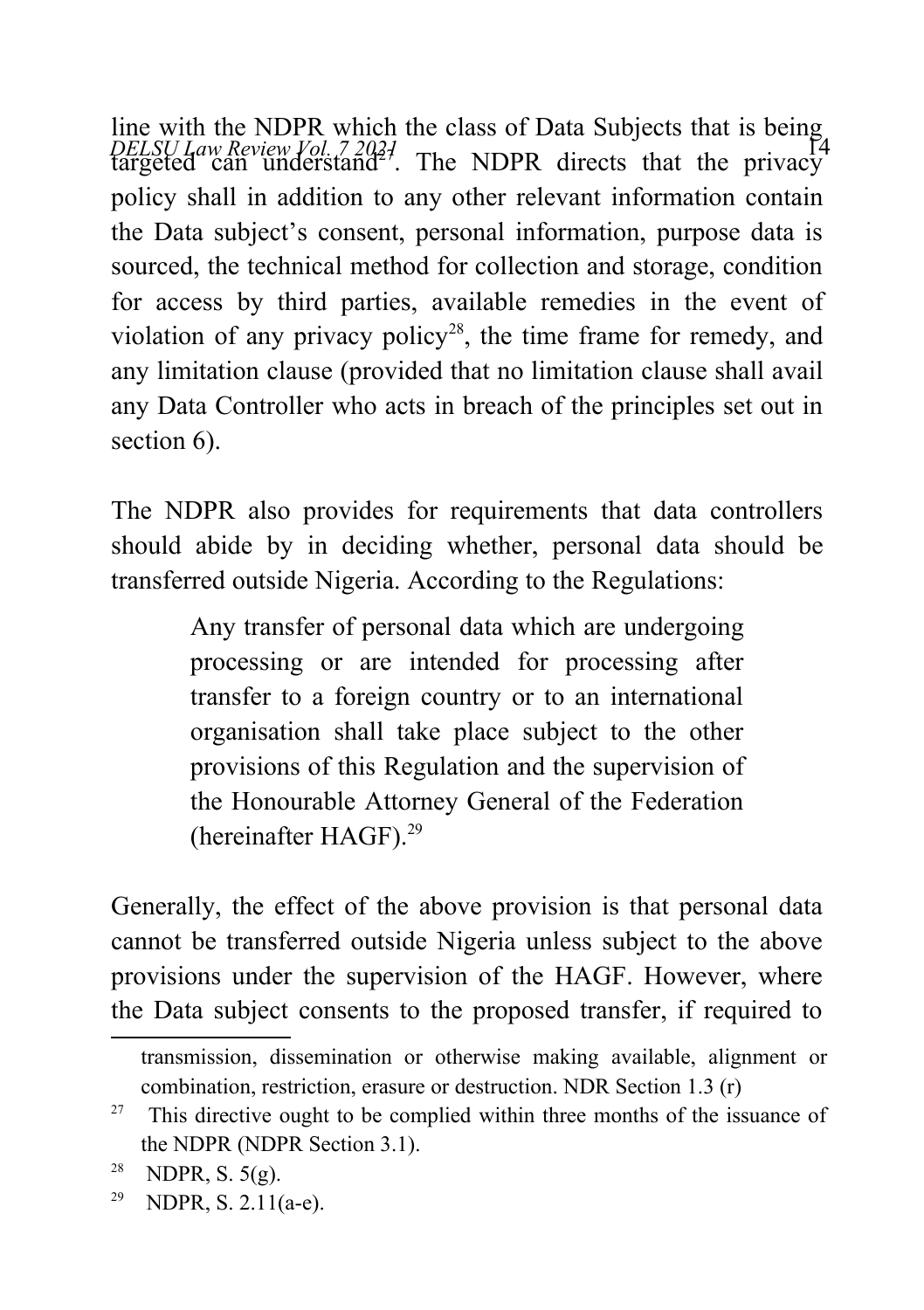meet certain objective such as conclusion of contract or, necessary in the interest of the public, or for a legal or defence or, for the protection of the data subject himself or other persons the above requirements making the transfer subject to the supervision of the AGF may be dispensed with.<sup>[30](#page-14-0)</sup>

Part three of the NDPR clothe Data Subjects with specific rights with respect to any information connected to their personal data. Under the Regulations, a Data subject entitled to be provided with information affecting his interest in writing; the protection of his data where ever it is transferred; the right to rectify or delete any incorrect data concerning him without any delay. $31$ 

By virtue of Section 3.2.1, a breach of any of the above rights entitles the Data Subject to approach the Administrative Redress Panel (hereinafter ARP) established by the NITDA under the NDPR. The ARP is empowered under Section 3.2(a) to administratively determine issues arising from the NDPR without prejudice to the right of a Data Subject to seek redress in a court of competent jurisdiction. This provision has been lauded as a "novel input…considering the technical nature of data protection which makes it practically impossible for regular courts to resolve myriads of complaints brought by Data Subjects in a timely and efficient manner"<sup>[32](#page-14-2)</sup> The rights of Data Subjects are central to effective Data Privacy protection, an importance that is visibly manifested in one of the FIPs. So it is commendable that the NDPR creates rights for Data Subjects as well as an avenue to seek

<span id="page-14-0"></span><sup>30</sup> *Ibid*, S. 2.12.

<span id="page-14-1"></span><sup>31</sup> *Ibid*, s. 2.13.

<span id="page-14-2"></span><sup>&</sup>lt;sup>32</sup> Femi Daniel 'Issues Arising from the Nigerian Data Protection Regulation 2019 (Part 2)' [2019] <*https://dnllegalandstyle.com/2019/issues-arisingfrom-the-nigerian-data-protection-regulation-2019-part-1-femi-daniel/*:> accessed 31 January 2020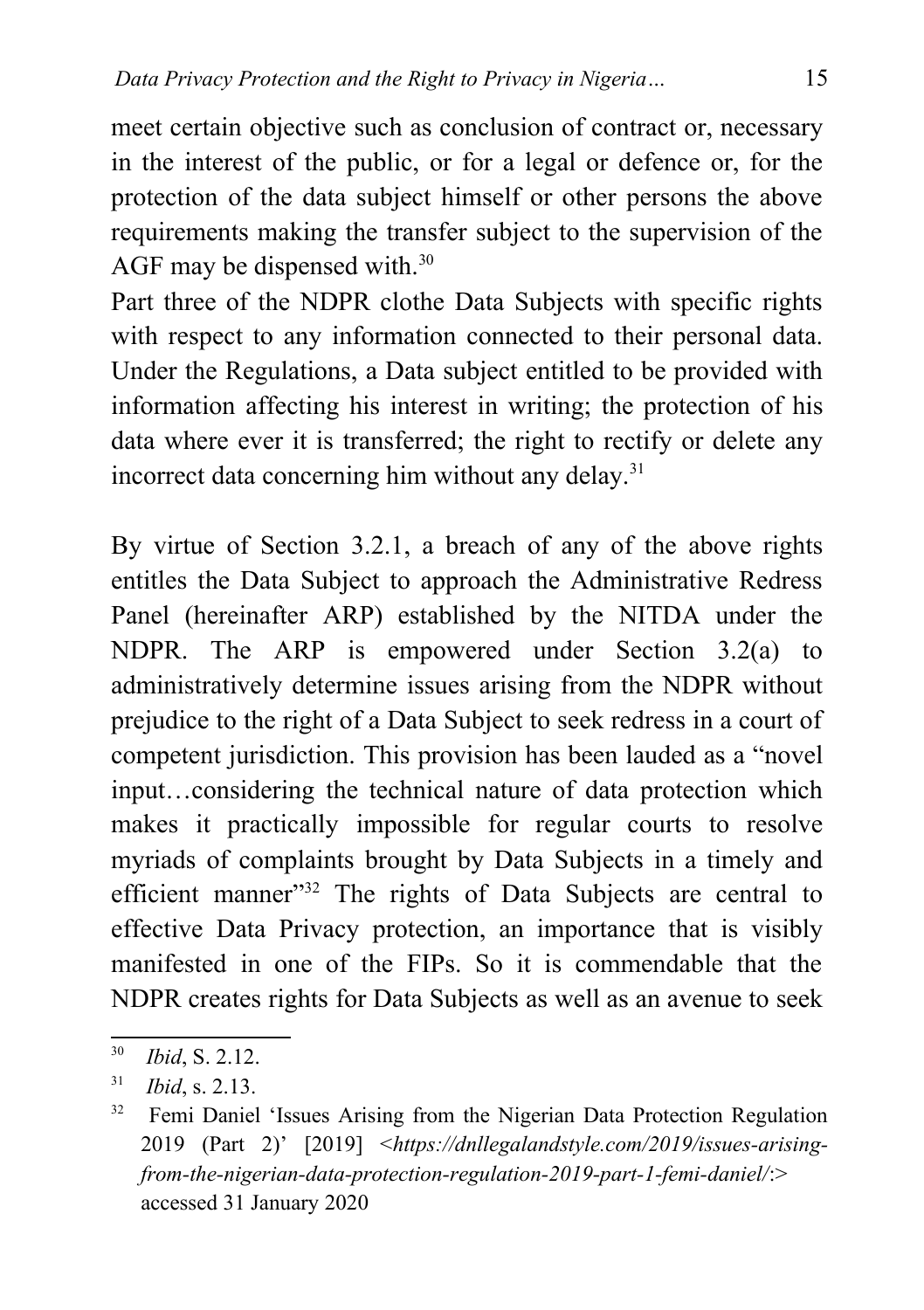*DELSU Law Review Vol. 7 2021*<br>the data privacy rights of any Data Subject is liable under the redress in the event of violation. Anyone found to be in breach of NDPR. By the provision of Section 2.10, such a person shall, in addition to any other criminal liability be liable to:

- a) in the case of a Data Controller dealing with more than 10,000 Data Subjects, payment of the fine of 2% of Annual Gross Revenue of the preceding year or payment of the sum of 10 million naira whichever is greater;
- b) in the case of a Data Controller dealing with less than 10,000 Data Subjects, payment of the fine of 1% of the Annual Gross Revenue of the preceding year or payment of the sum of two million naira whichever is greater

On the issue of implementation, the NDPR in Section 3.1.2 directs every Data Controller to designate a Data Protection Officer (hereinafter 'DPO') for the purpose of ensuring adherence to the Regulation, relevant data privacy instruments and data protection directives of the data controller, to facilitate adherence the NDPR permits a data controller to outsource data protection to a verifiably competent firm or person. In a bid to ensure that the level of protection afforded is not stagnant, Section 3.1.3 of the NDPR directs a Data Controller or Processor to ensure continuous capacity building for her DPOs and the generality of her personnel involved in any form data processing. To further ensure implementation, Section 3.1.4 gives the NITDA the power to license Data Protection Compliance Organisations (hereinafter 'DPCOs') who shall on behalf of the NITDA monitor, audit, conduct training and data protection compliance consulting to all Data Controllers under this Regulation. The NDPR provides that the DPCOs shall be subject to Regulations and Directives of NITDA issued from time to time. However commendable these provisions appear on paper, it is quite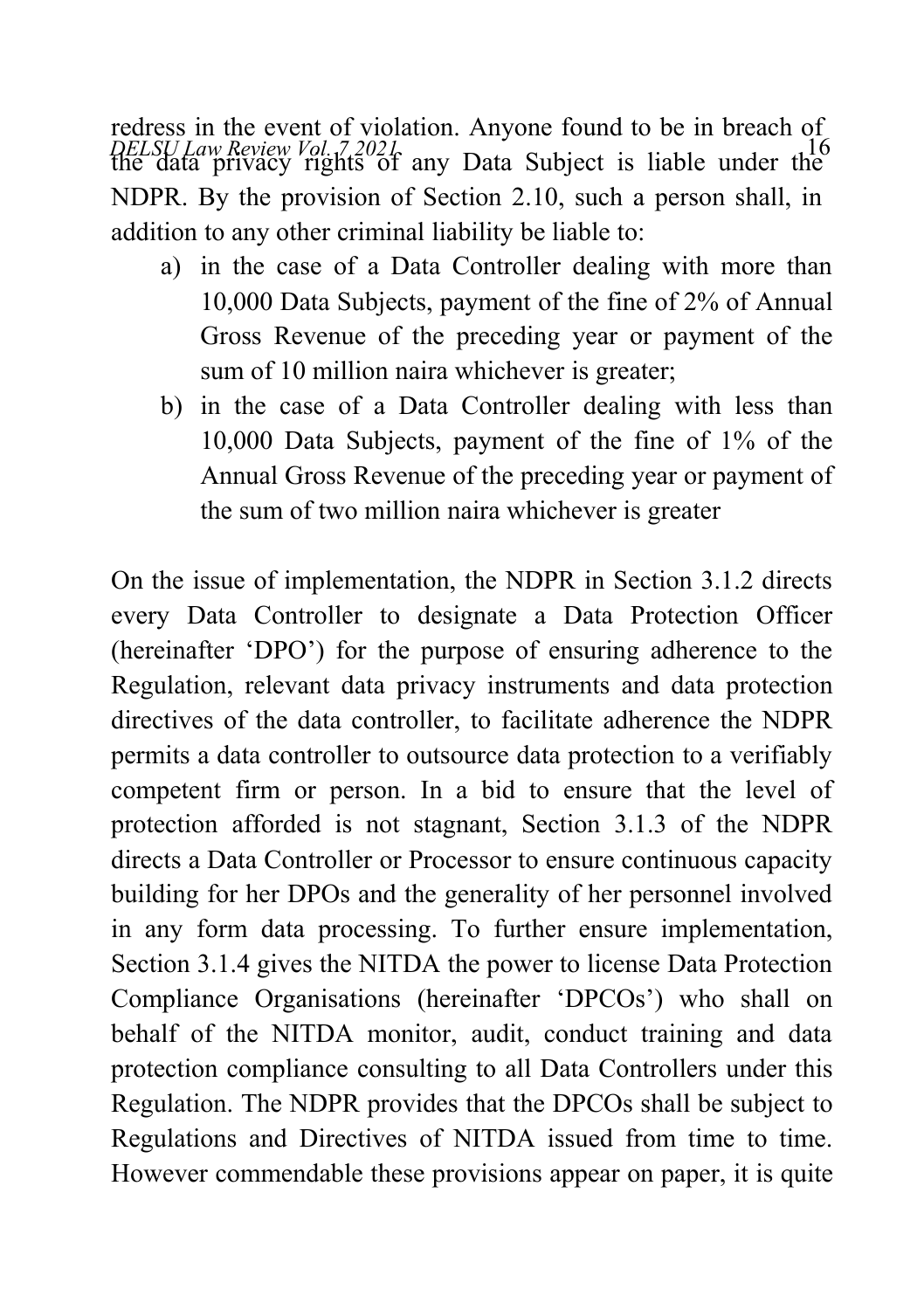early to reach a decision on how effective they are in practice considering that the Regulations were issued barely over seven months ago.

It is trite that a law is only as good as its enforcement mechanism, it must be noted that in this area, the NDPR does not match up with the best Data Privacy protection legislation all of which create a supervisory authority The NDPR does not create a supervisory authority despite making an overt reference to one in Section 2.11 (d).The NDPR does however designates the NITDA or any other statutory body or establishment having government mandate as relevant authority for the purpose of the Regulation and to deal solely or partly with matters relating to personal data.<sup>[33](#page-16-0)</sup>

# **6. Shortcomings of the Nigerian Data Protection Regulation**

With regard to its provisions the NDPR falls short in several instances. Firstly, the Guidelines fail to provide for personal data processing operations concerning public security, defense, national security and the activities of the nation in areas of criminal law. An issue also arises in the area of enforcement, while the NITDA  $Act<sup>34</sup>$  $Act<sup>34</sup>$  $Act<sup>34</sup>$  empowers the NITDA to in conjunction with the Standards Organization of Nigeria enforce the guidelines which it issues, the absence of a specialized supervisory authority or office tasked with enforcement, is a huge drawback to effective implementation.

In the event of a breach of its provisions excluding the provision for the rights of Data Subjects, the NDPR fails to create corresponding penalties for breaches, instead there is a provision in Section 3.22 to the effect that any breach of this Regulation shall be construed as a breach of the provisions of the NITDA Act of

<span id="page-16-0"></span> $33$  NDPR Section 1.3(u)

<span id="page-16-1"></span><sup>&</sup>lt;sup>34</sup> NITDA Act Section 17(5)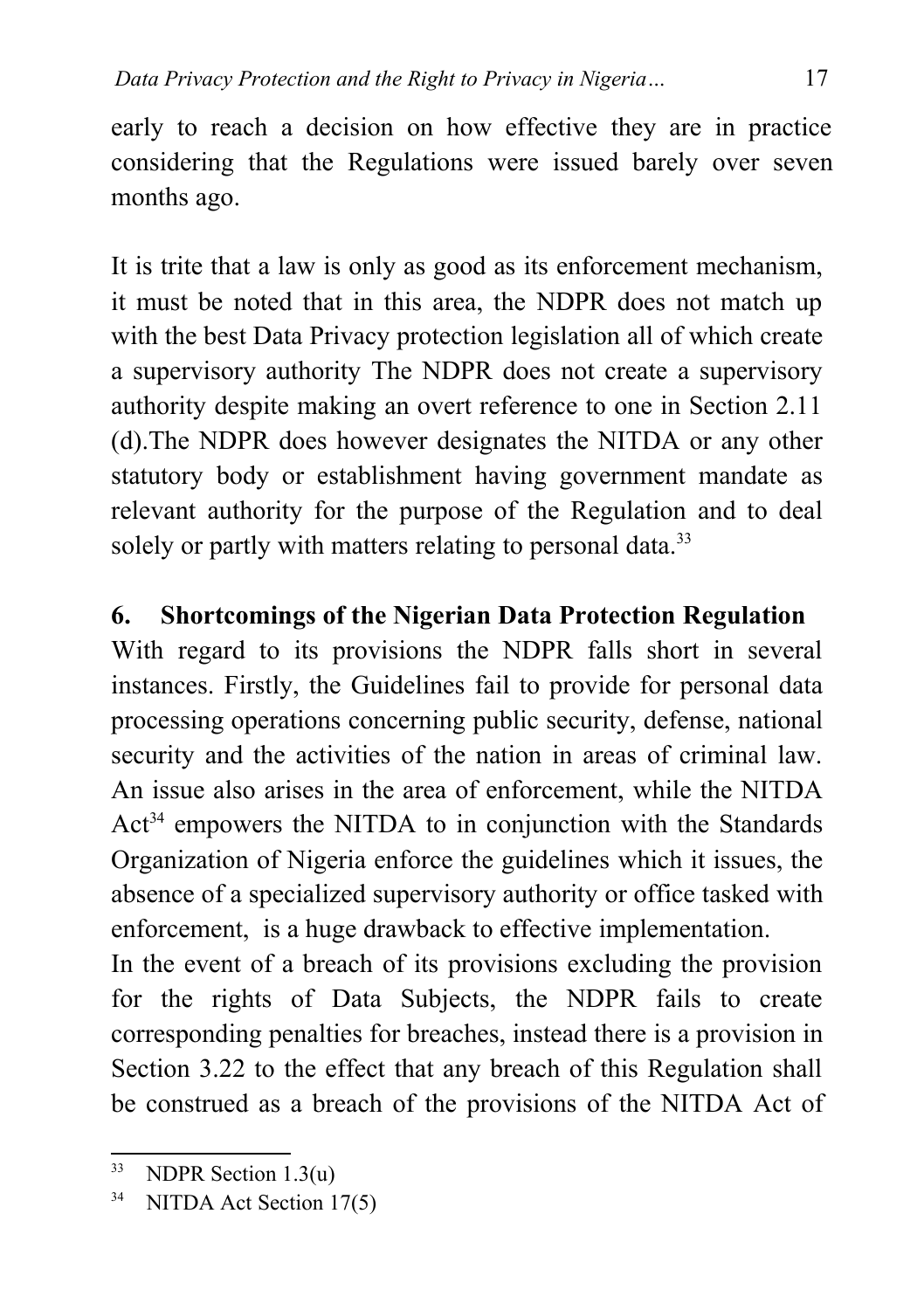DELSU Law Review Vol. 7 2021<br>Section 16 (1) (a) and (b) provides for liability of up to N200, 000<sup>8</sup> 2007and the Guidelines issued under that Act. The NITDA Act in or imprisonment for a term of three years or both; such fine and imprisonment for breach of guidelines and standards issued by NITDA for a second and subsequent offence, to a fine of N 500,000.00 or to imprisonment for a term of 3 years or to both such fine and imprisonment.

# **7. Intersecting NITDA Data Protection Regulation of 2019 with the Right to Privacy**

The inception of human society triggered a revolution in the aspect of information. Since then, information is considered one of the most important and priced assets any member of the society can possess. Therefore, man continuously strives to ensure the protection of information from those who may want to take advantage and manipulate it in a way and manner that is injurious to others. Following the invention and access to the internet and the World Wide Web  $(www)$ ,<sup>[35](#page-17-0)</sup> the ability to gain access to information has increased exponentially, leading to the need for a more detailed and comprehensive mode of protection of information or, as it is presently known, 'data'.

Nigeria is a member of the international community and an active participant in global affairs. With the world becoming a global

<span id="page-17-0"></span><sup>&</sup>lt;sup>35</sup> The World Wide Web was invented by Sir Tim Berners-Lee a British computer scientist in 1989. He was born in London, and his parents were early computer scientists, working on one of the earliest computers. Growing up, Sir Tim was interested in trains and had a model railway in his bedroom. After graduating from Oxford University, Berners-Lee became a software engineer at CERN, the large particle physics laboratory near Geneva, Switzerland. Scientists come from all over the world to use its accelerators, but Sir Tim noticed that they were having difficulty sharing information.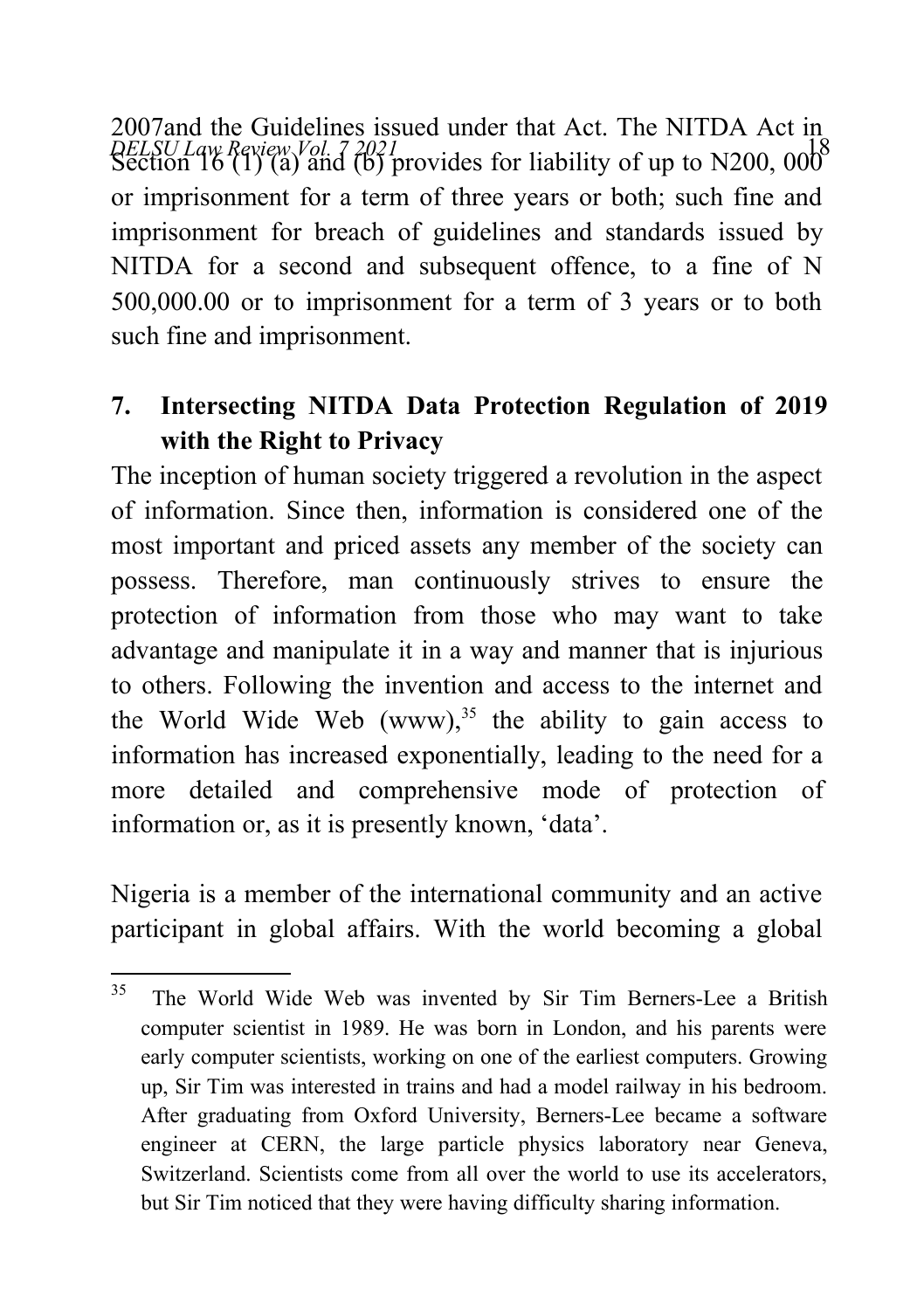village, couple with the size of Nigeria's population and her status as a developing country, the need to manage, monitor, regulate, *etcetera*, the flow of information within her territory had, of necessity, arisen hence the enactment of the NITDA Act in 2007 and the NITDA Data Protection Regulation of 2019.

These enactments raise the question: whether these legislations are infringement on the provisions of section 37 of the Constitution of the Federal Republic of Nigeria which protects the right to privacy.[36](#page-18-0) In doing this, it is important first of all, to examine the import and objectives of the NITDA Act and the NITDA Data Protection Regulation. It is also apposite to assess the statutory stand point on the provision of section 37 CFRN and the relationship between these three pieces of legislation.<sup>[37](#page-18-1)</sup>

#### **7.1 The National Information Technology Development Agency (NITDA) Act 2007**

The NITDA Act of 2007 is an agency-establishing Act. In other words, its enactment was for the establishment of the National Information Technology Development Agency.[38](#page-18-2)Though the operations of NITDA started in 2001, six years before the Bill was passed into law, the agency was commissioned in 2007 following the signing into law of the NITDA Bill.<sup>[39](#page-18-3)</sup>

<span id="page-18-0"></span><sup>36</sup> CFRN (as amended) s. 37 is in Chapter IV and thus a fundamental right which abhors any form of infraction except through the due process of the law.

<span id="page-18-1"></span><sup>&</sup>lt;sup>37</sup> That is the NITDA Act, the Regulations and section 37 CFRN 1999 (as amended).

<span id="page-18-2"></span> $38$  NITDA Act 2007 (Pt. 1), section 1

<span id="page-18-3"></span><sup>39</sup> Wikipedia, 'National Information Technology Development Agency', *<https://en.wikipedia.org/wiki/National\_Information\_Technology\_Developm ent\_Agency>*, accessed March 19, 2020.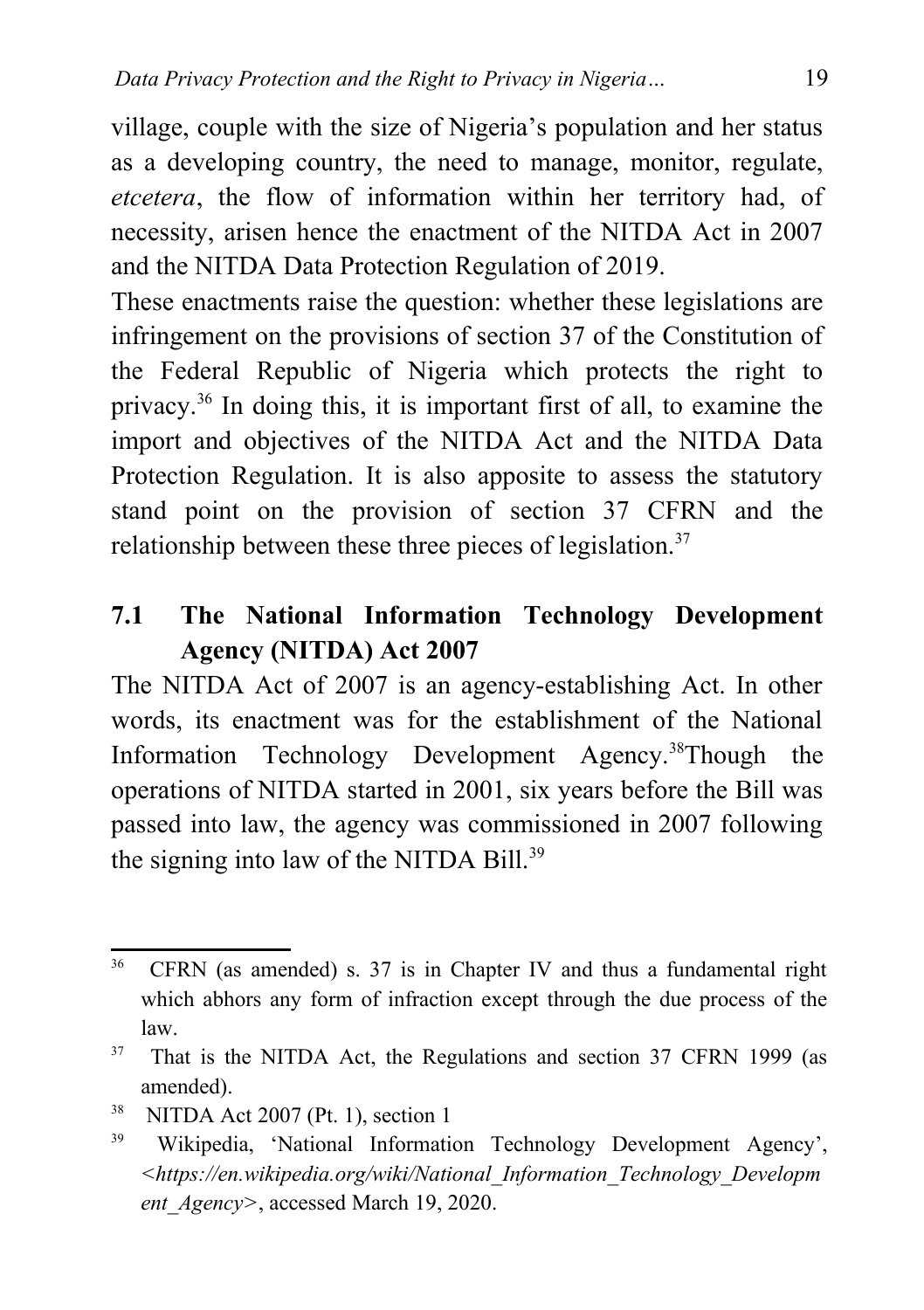*DELSU Law Review Vol. 7 2021* 20 established the National Information Technology Development The Explanatory Memorandum<sup>[40](#page-19-0)</sup> to the Act states that 'this Act Agency to plan, develop and promote the use of Information technology in Nigeria.' Some of the powers conferred on the NITDA by the Act include, to create a frame work for the planning, research, development, standardization, application, coordination, monitoring, evaluation and regulation of Information Technology practices, activities and systems in Nigeria and all matters related thereto and for that purpose, and which without detracting from the generality of the foregoing, shall include providing universal access for Information Technology and systems penetration including rural, urban and under-served areas.[41](#page-19-1) It also empowers NITDA to provide guidelines to facilitate the establishment and maintenance of appropriate information technology and systems application and development in Nigeria for public and private sectors, urban-rural development, the economy and the government.<sup>[42](#page-19-2)</sup>

According to the Act, the NITDA has the mandate to develop guidelines for electronic governance and monitor the use of electronic data interchange and other forms of electronic communication transactions as an alternative to paper-based methods in government, commerce, education, the private and public sectors, labour, and other fields, where the use of electronic communication may improve the exchange of data and information $43$ 

#### **7.2 NITDA Data Protection Regulation 2019**

<span id="page-19-0"></span><sup>40</sup> The NITDA Act 2007.

<span id="page-19-1"></span><sup>41</sup> *Ibid*, part 1, section 6(a).

<span id="page-19-2"></span><sup>42</sup> *Ibid*, part 1, section 6(b).

<span id="page-19-3"></span><sup>43</sup> *Ibid*, part 1, section 6(c).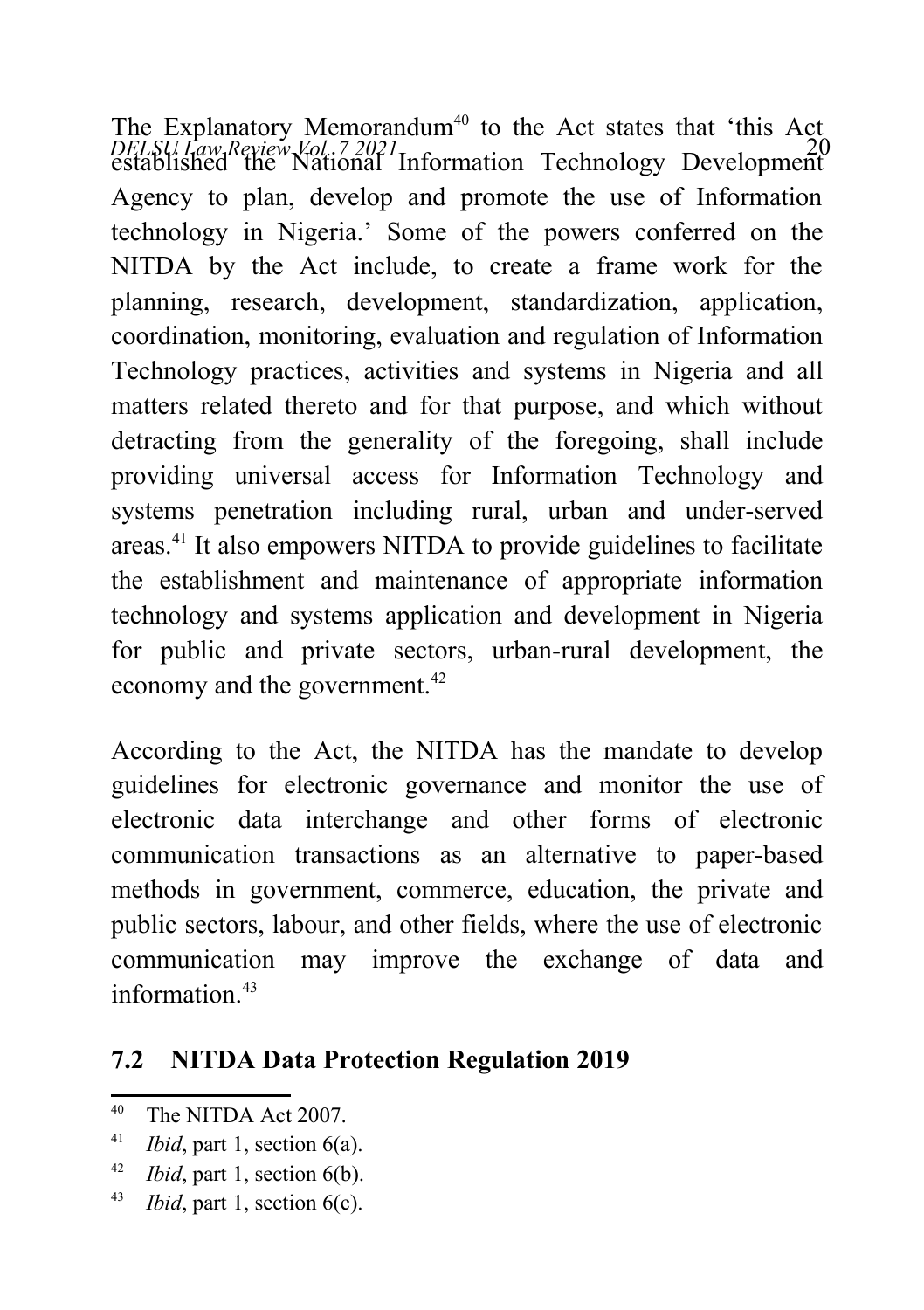According to the preamble of the NITDA Data Protection Regulation  $2019^{44}$  $2019^{44}$  $2019^{44}$ , the Agency, following the mandate by section 6(c), recognizes that information systems have become critical information infrastructure which must be safeguarded, regulated and protected against atrocious breaches. It noted the relevance for protection over information generally and data privacy and the imperativeness of the emerging data protection regulations within the international community geared towards security of lives and property. In order to foster the integrity of commerce and industry in the volatile data economy, as well as being conscious of the concerns and contributions of stakeholders on the issue of privacy and protection of Personal Data against grave consequences usually occasioned by unregulated Personal Data processing all added up in favour of this regulation in addressing these challenges.

The objectives of this Regulation are, among others to safeguard the rights of natural persons to data privacy<sup>[45](#page-20-1)</sup>; to foster safe conduct for transactions involving the exchange of Personal Data<sup>[46](#page-20-2)</sup>; to prevent manipulation of Personal Data<sup>[47](#page-20-3)</sup>; and, to ensure that Nigerian businesses remain competitive in international trade through the safe-guards afforded by a just and equitable legal regulatory framework on data protection and which is in tune with best practice<sup>[48](#page-20-4)</sup>.

# **8. Constitutional Provision on the Right to Privacy (Section 37 CFRN 1999 (as amended)**

<span id="page-20-0"></span><sup>44</sup> Herein called the 'Regulation'.

<span id="page-20-1"></span><sup>45</sup> NITDA Data Protection Regulation 2019, Part one, section 1.1 (a).

<span id="page-20-2"></span><sup>46</sup> *Ibid*, section 1.1(b).

<span id="page-20-3"></span><sup>47</sup> *Ibid*, section 1.1 (c).

<span id="page-20-4"></span><sup>48</sup> *Ibid*, section 1.1 (d).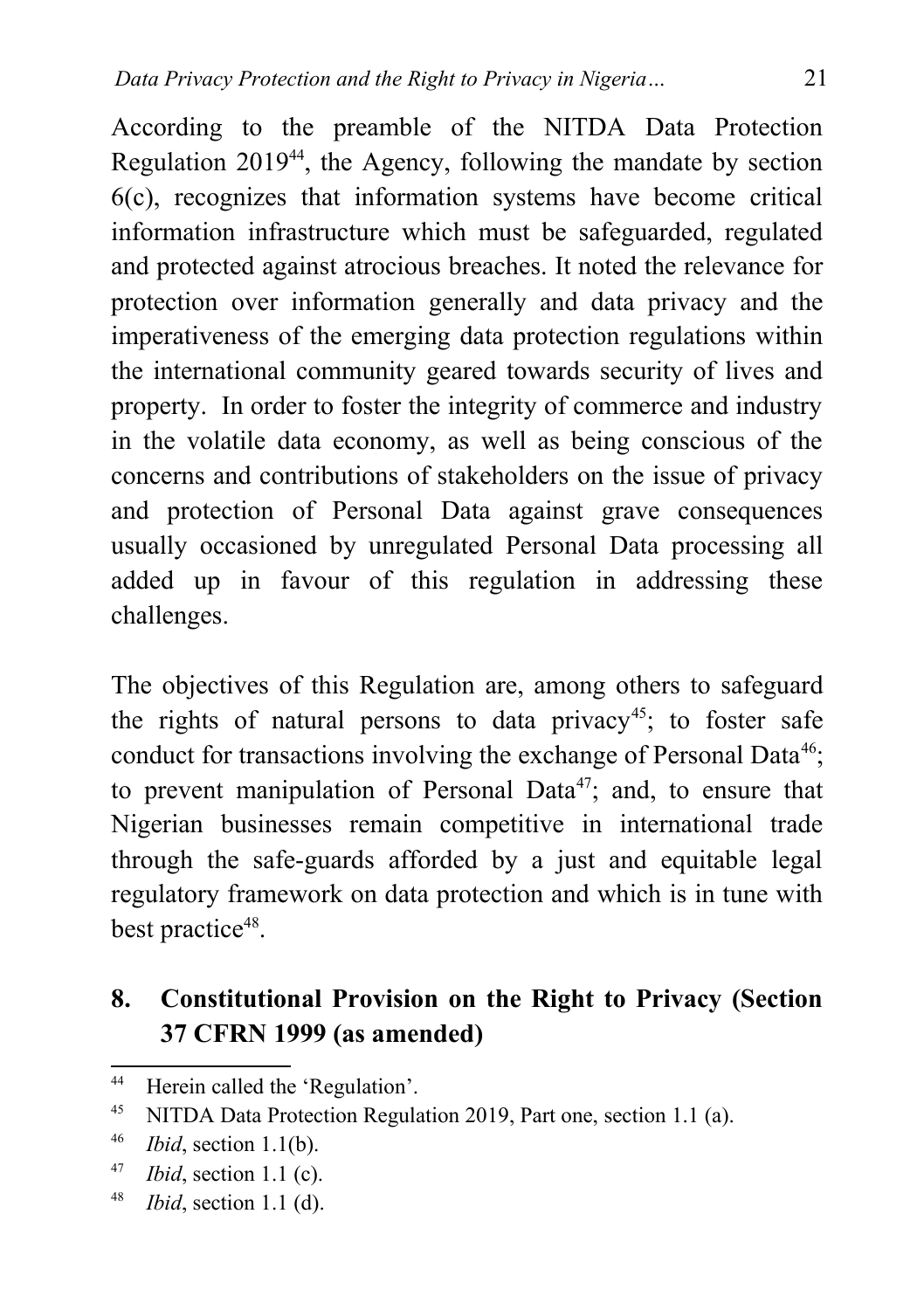*DELSU Law Review Vol. 7 2021* 22 Nigeria contains provisions on fundamental rights. These rights Chapter IV of the 1999 Constitution of the Federal Republic of originate from the International Covenant on Civil and Political Rights of 1966[49](#page-21-0). These are rights that are considered inalienable and inherent to all human beings simply for being part of humanity. These rights include the right to life and liberty, freedom from slavery and torture, freedom of opinion and expression, the right to private and family life, and many more<sup>[50](#page-21-1)</sup>.

Of these rights, the right to private and family life is our primary concern for the purpose of this paper. The tenor, apt and the terse tone of the provision of s.37 does not leave any one in doubt of the sanctity of information, held or shared and the integrity of the family institution. The section provides that the privacy of citizens, their homes, correspondence, telephone conversations and telegraphic communications is hereby guaranteed and protected. Similarly, the ICCPR provides on this same right as follows:

> No one shall be subjected to arbitrary or unlawful interference with his privacy, family, home or correspondence, nor to unlawful attacks on his honour and reputation. Everyone has the right to the protection of the law against such interference or attacks $51$

<span id="page-21-0"></span><sup>&</sup>lt;sup>49</sup> ICCPR, 1966 particularly, Part III articles 6 to 27.

<span id="page-21-1"></span><sup>50</sup> United Nation, 'Human Rights',*<https://www.un.org/en/sections/issuesdepth/human-rights/>*, accessed March 20, 2020. The gist about these rights and their safeguards are contained in sections 33 to 46 of the Constitution of the Federal Republic of Nigeria 1999 (as amended).

<span id="page-21-2"></span><sup>&</sup>lt;sup>51</sup> ICCPR, Article 17. This provision is similar to the Universal Declaration of Human Rights of 1945, Article 12.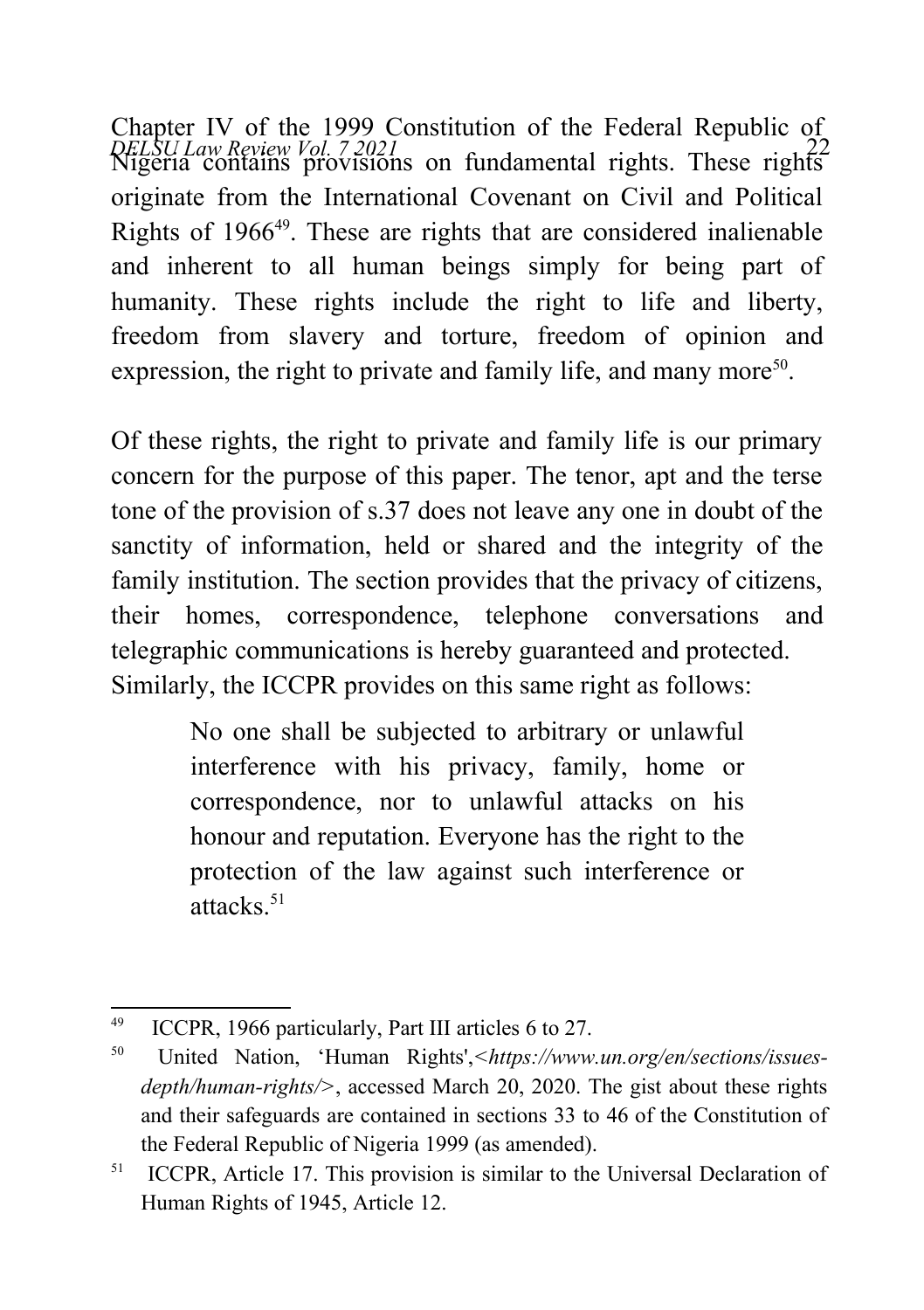The European Convention on Human Rights (ECHR) on the hand states that "everyone has the right to respect for his private and family life, his home and his correspondence."<sup>[52](#page-22-0)</sup> This right not only operates to protect the individuals' privacy within the confines of what is lawful, it more importantly enhances the humanity of mankind which is a necessary product of freedom. It affords the individual the opportunity to protest against unlawful searches, entry into private premises for whatever purpose, confiscation of personal information, the bursting and tapping of personal information gadgets, *etcetera*, by the government and its agencies.<sup>[53](#page-22-1)</sup> The elements of this right in its elaborate form includes, privacy of the individual which protects an individual against unlawful invasive procedures such as drug testing, blood testing; privacy of the home: which includes protection from unlawful entry or harassment of an individual's home; and privacy of correspondence, conversations and communications: it also protects the privacy of an individual's mail, telephones conversations, email and other forms of communication.<sup>[54](#page-22-2)</sup> No doubt, the practice and application of this right peculiarly differ from state to state, and most often than not fluctuates over period of time, especially in the areas of state security, public order, the protection of confidential and secrete information, *etcetera[55](#page-22-3)* .

<span id="page-22-0"></span> $52$  ECHR, Article 8(1).

<span id="page-22-1"></span><sup>53</sup> E. A. Oji, 'Right to Private and Family Life and Right to Freedom of Thought, Conscience and Religion (Sections 37 and 38 of the 1999 Constitution)', in O Okpara (ed) *Human Rights Law & Practice in Nigeria Vol. 1* (Chenglo Ltd., 2005) 230.

<span id="page-22-2"></span><sup>54</sup> '11 Rights Every Nigerian Should Know About',*<https://lawpadi.com/11 rights-every-nigerian-should-know-about/>*, accessed March 20, 2020.

<span id="page-22-3"></span><sup>&</sup>lt;sup>55</sup> D Voorhoof, 'The European Convention on Human Right: The Right to Freedom of Expression and Information restricted by Duties and Responsibilities in a Democratic Society', [2015] *<https://www.researchgate.net/publication/294124628>3.*Accessed on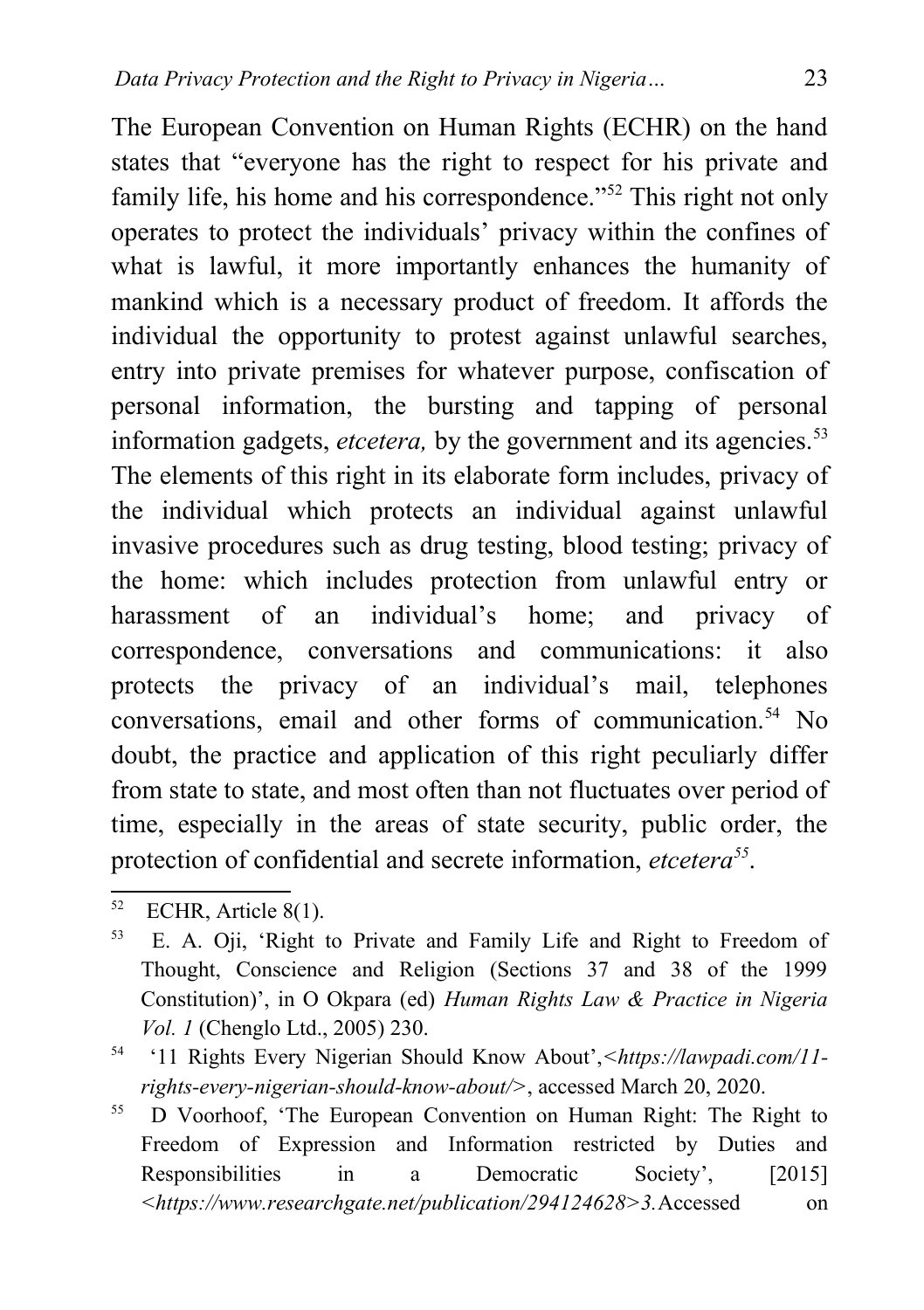*DELSU Law Review Vol. 7 2021* <sup>24</sup> Privacy of the human person is one right that is of utmost sensitivity and unqualified importance. Notwithstanding, the Constitution allows a derogation on this provision in deserving situation in the interest of defence, public safety, public order, public morality or public health. It may also be derogated on for the purpose of protecting the rights and freedom of other persons;<sup>[56](#page-23-0)</sup> interferences by public authorities may also be justified to protect the secrete character of confidentiality of certain classified communications, information or data.<sup>[57](#page-23-1)</sup>

However, every of such derogation by the authorities must not be arbitrarily or unlawfully carried out. They must conform and follow constitutional provisions or safeguards which are considered permissible by law and acceptable in a democratic society. This requirement serves as a fortification mechanism to the privacy provision against unlawful and unwanted incursions into the private lives of persons by foreign agents. The implication of this is that any interference based on a law properly enacted by a body with power to so do, in this case the National Assembly, becomes lawful and non-arbitrary and therefore not an infringement on the right to privacy.<sup>[58](#page-23-2)</sup> It also follows that where a person gives permission for the invasion of his privacy, such interference would not necessarily be seen as an infringement of the person's privacy.

<span id="page-23-0"></span><sup>13/07/2020.</sup>

<sup>&</sup>lt;sup>56</sup> CFRN 1999 (as amended), s.45(1)(a & b).

<span id="page-23-1"></span> $57$  Voorhoof,  $(n.55)$  p.17.

<span id="page-23-2"></span><sup>58</sup> *Ibid*, s.45(2)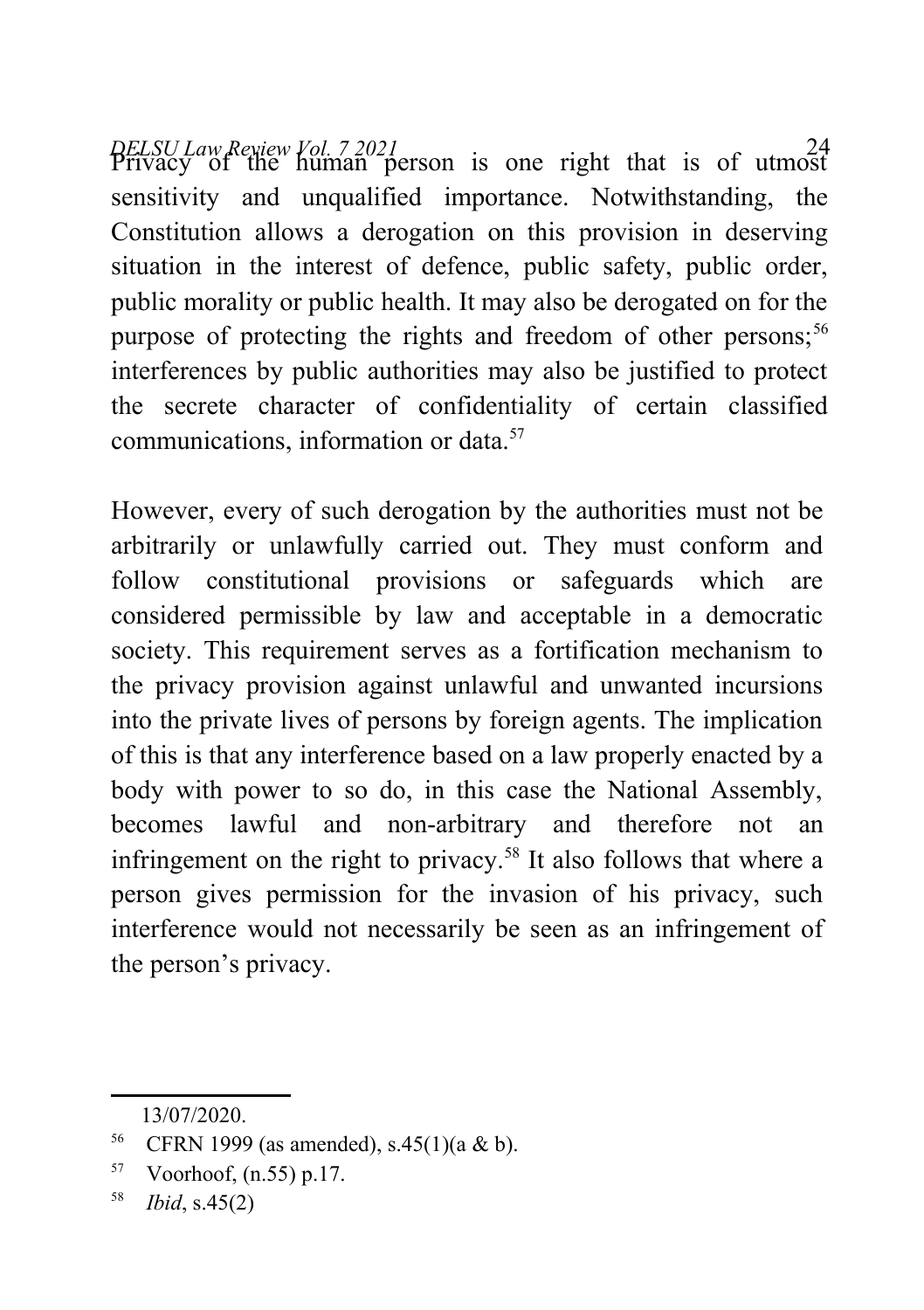Section 45 of the CFRN sets out situations and circumstances under which the derogation from the provisions of sections  $37<sup>59</sup>$  $37<sup>59</sup>$  $37<sup>59</sup>$ ,  $38^{60}$  $38^{60}$  $38^{60}$ ,  $39^{61}$  $39^{61}$  $39^{61}$ ,  $40^{62}$  $40^{62}$  $40^{62}$  and  $41^{63}$  $41^{63}$  $41^{63}$  of the same constitution is considered to be reasonably justifiable in a democratic society $64$ . These derogations include that the provision of right to life shall not invalidate any law that is reasonably justifiable in a democratic society in the interest of defence, public safety, public order, public morality or public health or for the purpose of protecting the rights and freedom or other persons.<sup>[65](#page-24-6)</sup>

# **9. NTDA Act, NITDA Data Protection Regulation and Section 37 of the CFRN**

On the question whether the NITDA Act and its data protection regulation pose as infringements on the right to privacy as provided for by section 37 CFRN, an understanding of how these two statutes view privacy and its need for protection would shed some useful light.

The NITDA Act, being an agency establishing Act, does not categorically state the mandates or provisions regarding the data privacy of a person. It, however, has the ability to develop

<span id="page-24-0"></span><sup>59</sup> Right to private and family life.

<span id="page-24-1"></span> $60$  Right to freedom of thought, conscience and religion.

<span id="page-24-2"></span><sup>&</sup>lt;sup>61</sup> Right to freedom of expression and the press.

<span id="page-24-3"></span> $62$  Right to peaceful assembly and association.

<span id="page-24-4"></span><sup>&</sup>lt;sup>63</sup> Right to freedom of movement.

<span id="page-24-5"></span><sup>&</sup>lt;sup>64</sup> Exceptions to the inviolability of these rights come to the fore during emergency and the processes must comply with relevant laws to ensure that the citizens are not unduly shortchanged of their fundamental rights.

<span id="page-24-6"></span><sup>&</sup>lt;sup>65</sup> CFRN, Section 45(1) (a and b). Articles 8(2) and 10(2) of the European Convention on Human Rights of 1950 (which came into force in 1953) has a similar provision. See also article 4(1&2) ICCPR 1966.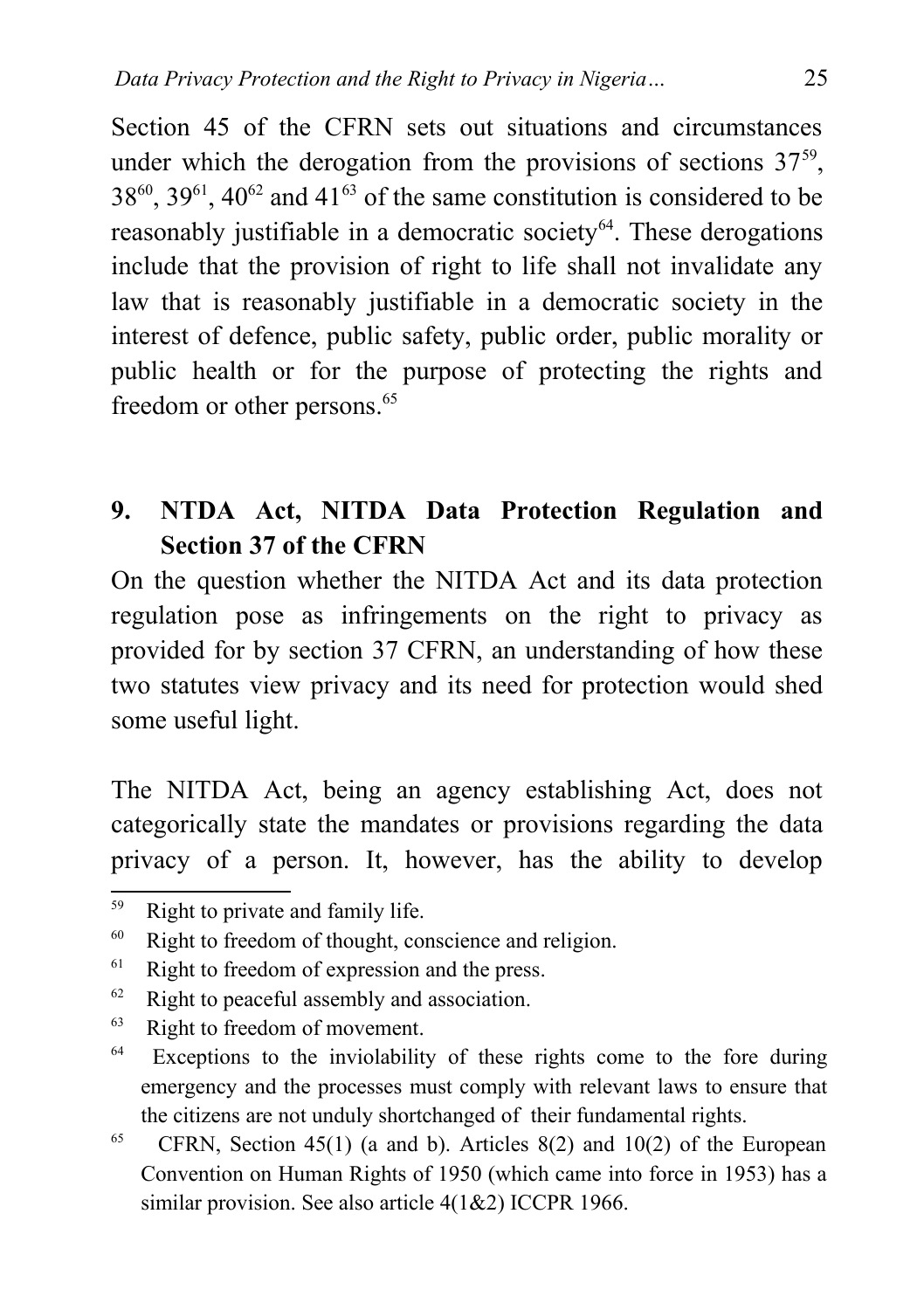*DELSU Law Review Vol. 7 2021* 26 electronic data interchange and other forms of electronic guidelines for electronic governance and monitor the use of communication transactions as an alternative to paper-based methods in government, commerce, education, the private and public sectors, labour, and other fields, where the use of electronic communication may improve the exchange of data and information $66$ 

To achieve these goals, it created the NITDA Data Protection Regulation of 2019, as afore mentioned. This regulation however does contain provision with regard to the privacy of persons. Section 1.1(a) has, as one of its objective, the responsibility to safeguard the rights of natural persons to data privacy. It also categorically provides that this Regulation shall not operate to deny any Nigerian or any natural person the privacy rights he is entitled to under any law, regulation, policy or contract for the time being in force in Nigeria or in any foreign jurisdiction, within its purview.[67](#page-25-1) It also aims to foster safe conduct for transactions involving the exchange of Personal Data, as well as, to prevent manipulation of Personal Data.<sup>[68](#page-25-2)</sup>

The regulation also stipulates among its governing principles that Personal Data shall be collected and processed in accordance with specific, legitimate and lawful purpose consented to by the Data Subject.<sup>[69](#page-25-3)</sup> It also explains what constitute lawfully processing, adding, *interalia*, that the Data Subject has given consent to the processing of his or her Personal Data for one or more specific

<span id="page-25-0"></span> $66$  NITDA Act 2007, section  $6(c)$ .

<span id="page-25-1"></span> $67$  NITDA Regulation, section 1.2(c).

<span id="page-25-2"></span> $68$  *Ibid*, section 1.1 (b) & (c).

<span id="page-25-3"></span><sup>69</sup> *Ibid*, section 2.1.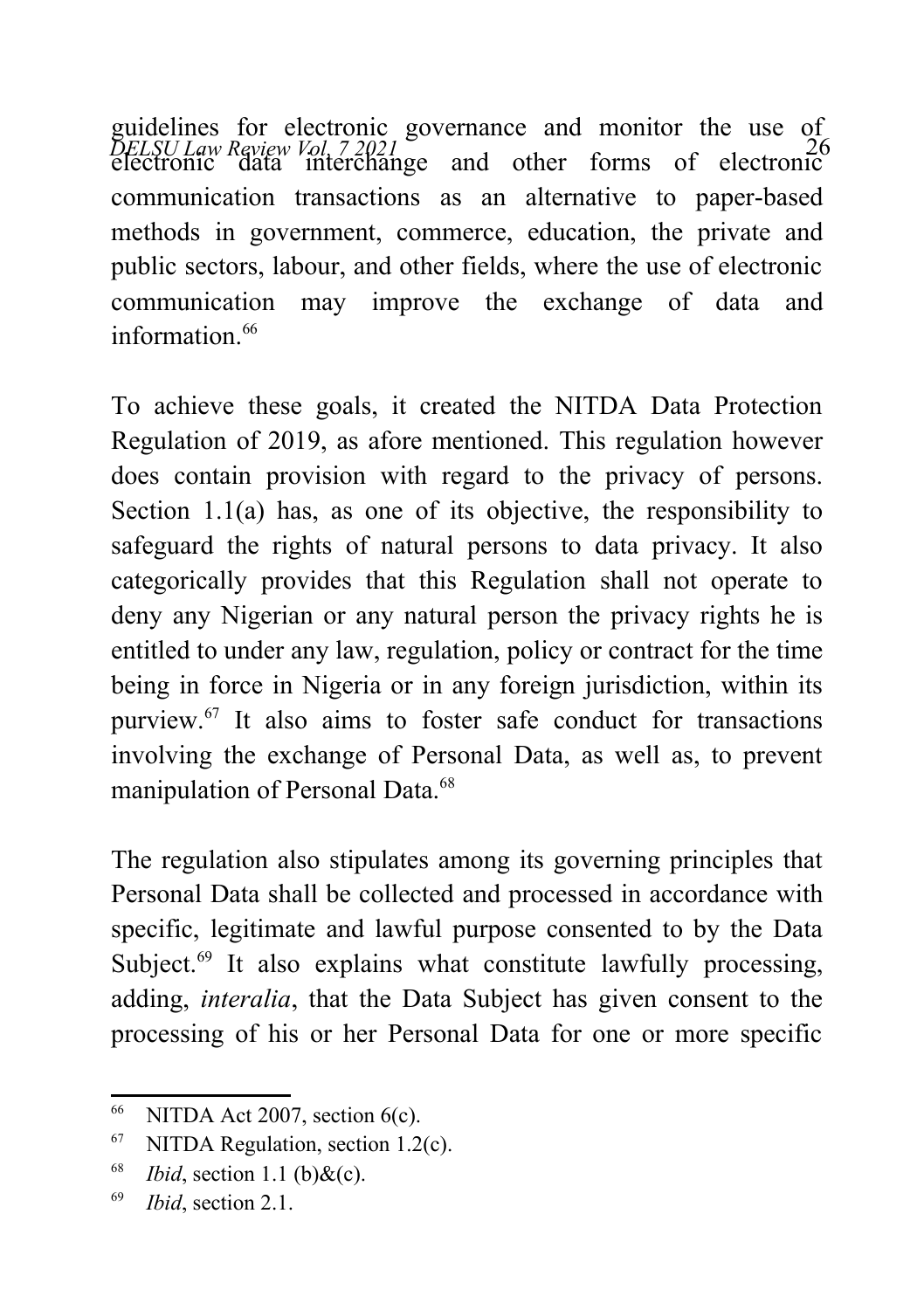purposes<sup>[70](#page-26-0)</sup>, which must state the means of procuring consent from a Data Subject.

From the above, it is clear that the NITDA, through its regulation, is extremely particular on the subject of the prevention of and protection from the infringement on the right of data privacy. The regulation has provided for measures to protect the data of both natural persons and otherwise. In order to stress this point, the regulation provides for the advancement of right to privacy by stating that:

> Notwithstanding anything to the contrary in this Regulation, the privacy right of a Data Subject shall be interpreted for the purpose of advancing and never for the purpose of restricting the safeguards Data Subject is entitled to under any data protection instrument made in furtherance of fundamental rights and the Nigerian laws.<sup>[71](#page-26-1)</sup>

#### **10. Conclusion**

It has been stated that the NITDA Act of 2007 is an agencyestablishing Act that bestows the power to create regulations as it deems fit, which led to the creation of the NITDA Data Protection Regulation of 2019. It has also been established from the point above that these statutes do not infringe on the right to privacy as provided for by section 37 of the 1999 Constitution of the Federal Republic of Nigeria. However, they do, in their own way, contribute to the protection and safeguarding of the right to privacy. These regulations are necessary to the growth and

<span id="page-26-0"></span><sup>70</sup> *Ibid*, section 2.2.

<span id="page-26-1"></span><sup>71</sup> *Ibid*, section 2.9.